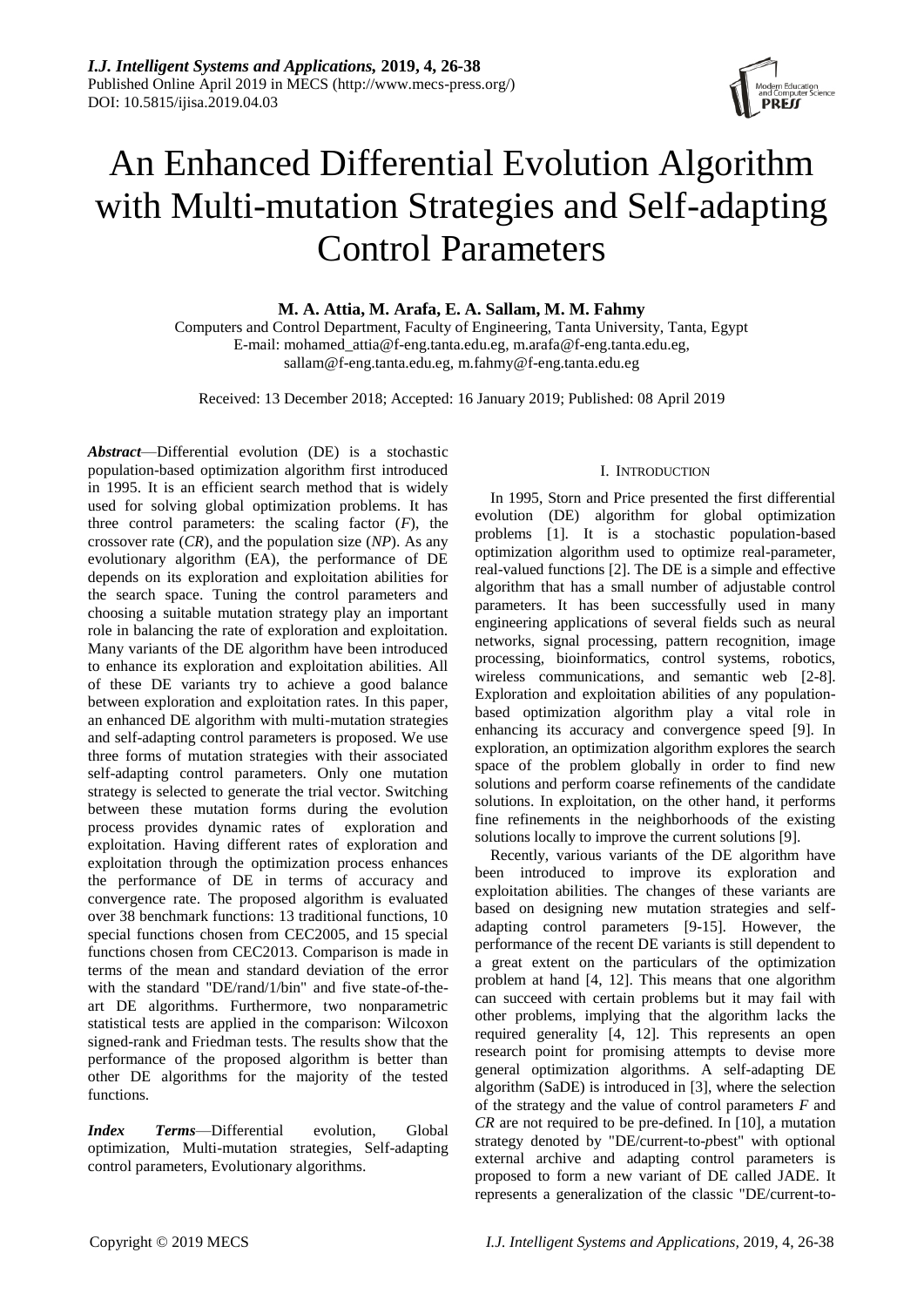best". The authors in [4] propose to employ an ensemble of mutation strategies and control parameters for the DE algorithm (EPSDE). In EPSDE, multi-mutation strategies and control parameter values with diverse characteristics are collected in a pool. An improved version of JADE, named success-history based adaptive DE algorithm (SHADE), is presented in [16]. It uses a different parameter adaptation mechanism for DE based on a history of successful control parameter settings. In [17], a competitive variant of adaptive DE, called b6e6rl, is proposed to solve the set of benchmark functions of the CEC 2013 competition. In this variant, the competitive adaptation is performed through twelve different mutation strategies and parameter settings. A modified adaptive differential evolution (ADE) is developed in [18]. It adopts the quasi-oppositional probability based on population's variance information to tune the scaling factor  $(F)$  and the crossover rate  $(CR)$ . In [19], a modified mutation strategy and a fitness induced parent selection scheme for the binomial crossover of DE with selfadapting control parameters are adopted. The proposed mutation strategy is based on the classic variant "DE/current-to-best/1" with some modifications. It is referred to as MDE\_*p*BX. In [20], an auto-enhanced population diversity mechanism (AEPD) is proposed to be used with DE. The population diversity is enhanced by measuring the population distribution in each dimension to avoid stagnation and premature convergence issues of the DE algorithm. The authors in [11] introduce a new DE algorithm with a hybrid mutation operator and selfadapting control parameters (HSDE). The population is classified into two groups; each group has different mutation operators and self-adapting control parameters. In [21], an abstract convex underestimation-assisted multistage DE is presented. In this algorithm, the supporting vectors of some neighboring individuals are used to calculate the underestimation error. The variation of the average underestimation error is used to perform three stages of the evolutionary process with a pool of suitable candidate strategies for each stage. In [12], a DE algorithm with improved individual-based parameter setting and selection strategy is suggested. Hybrid mutation strategies with a prescribed probability and a selection strategy based on the diversity of a weighted fitness value are used. An enhanced fitness-adapting DE algorithm with a modified mutation (EFADE) is given in [22]. A triangular mutation operator is used in EFADE to achieve a good balance between exploration and exploitation.

Although there are many versions of the DE algorithm, they have many drawbacks related to their performance [4, 22]. Firstly, they are good at global exploration, but they exhibit a slow convergence at local exploitation. Secondly, they are sensitive to the choice of the mutation strategy and control parameter values; that is, they are problem dependent. Thirdly, the DE performance degrades in highdimensional optimization problems.

In the present paper, we propose a further improvement to the basic variants of DE that enhances its performance in terms of the convergence speed and accuracy, simplicity being preserved. A combination of three mutation strategies and their corresponding self-adapting control parameters is employed. The first and second mutation strategies are taken to be "DE/rand/1" and "DE/best/1". The third mutation strategy is chosen to be the average between the previous two mutation strategies. During the evolutionary process, the locations of the current, best, and worst individuals are utilized to determine a suitable mutation strategy.

This paper is organized as follows: Section II reviews the basic variants of DE. Section III presents the proposed DE algorithm. In Section IV the proposed algorithm is tested through a variety of well-known benchmark optimization functions. Finally, Section V concludes the paper.

## II. BASIC DIFFERENTIAL EVOLUTION ALGORITHM

The procedure of the basic DE algorithm is outlined in the following four sequential phases: initialization, mutation, crossover, and selection [23-25].

# *A. Initialization Phase*

In this phase, a population of *NP D*-dimensional real-valued vectors (*NP* is the population size) is randomly chosen within the search space  $R<sup>D</sup>$  of the optimization problem [2]. Let  $X_i^G$  be the target vector that minimizes the objective function  $f(X)$ . It can be represented as[25]:

$$
X_i^G = (x_{1,i}^G, x_{2,i}^G, \dots, x_{D,i}^G)
$$
 (1)

where  $x_{j,i}^G$  is the  $j^{th}$  ( $j=1, 2, \ldots, D$ ) component of the  $i^{th}$  $(i = 1, 2, \ldots, NP)$  population vector at the current generation  $G$  ( $G = 0, 1, \ldots, G_{max}$ ).  $G_{max}$  is the maximum number of generations. The initial population at generation *G*=0 can be generated as:

$$
X_{j,i}^0 = x_{j,min} + rand_{j,i} [0,1] \times (x_{j,max} - x_{j,min}) \qquad (2)
$$

where  $x_{j,min}$  and  $x_{j,max}$  are the minimum and maximum bounds of the  $j<sup>th</sup>$  component in the search space, respectively, and  $rand_{j,i} \in [0,1]$  is a uniformly distributed random number within the range [0,1].

#### *B. Mutation Phase*

In the mutation phase, the mutant (or donor) vector  $V_i^{G+1}$  is created for each target vector  $X_i^G$ . The most common mutation strategies are generated using the following equations [26, 27]:

"DE/best/1"

$$
V_i^{G+1} = X_{best}^G + F \times (X_{r1}^G - X_{r2}^G)
$$
 (3)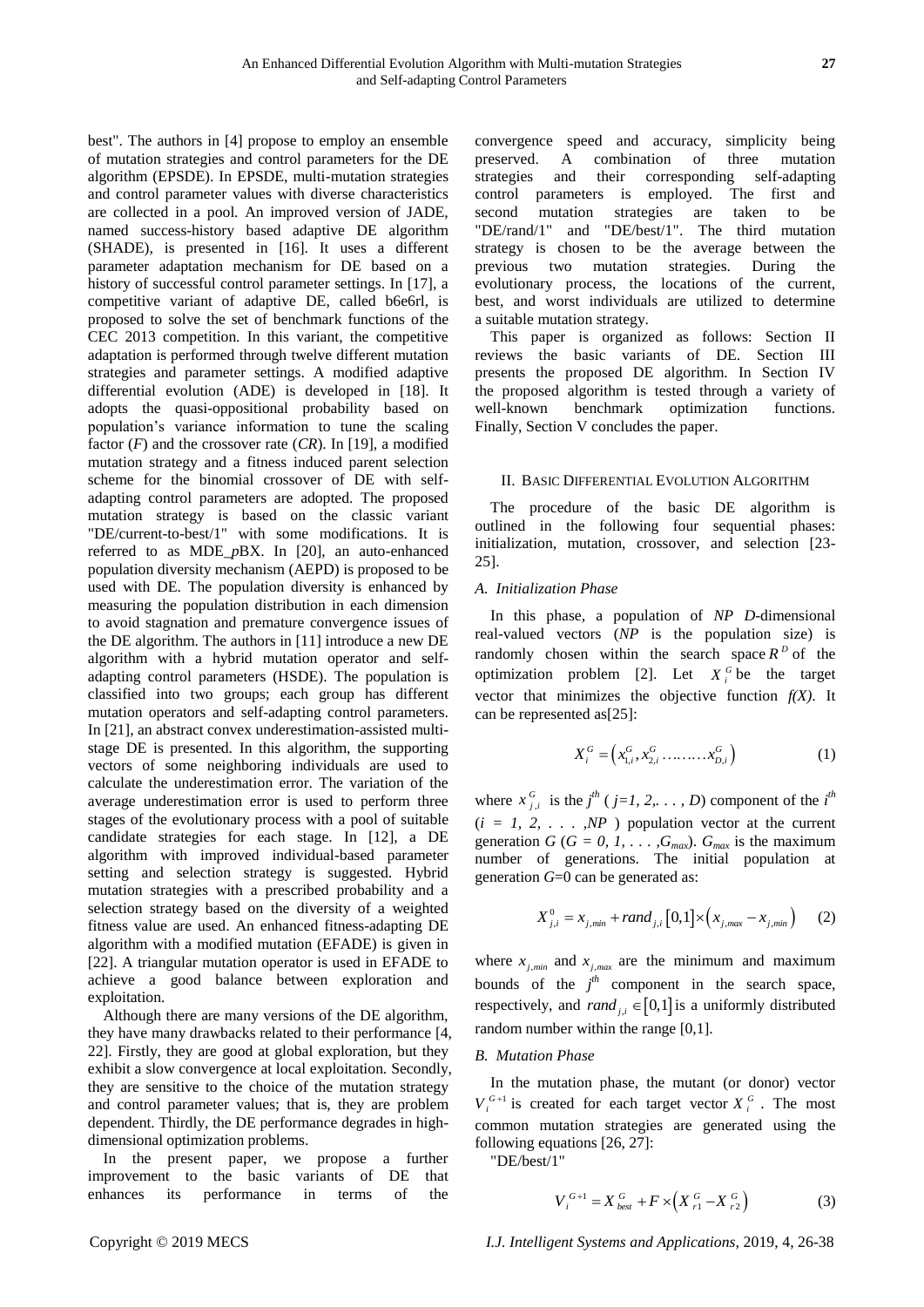"DE/rand/1"

$$
V_i^{G+1} = X_{r1}^G + F \times (X_{r2}^G - X_{r3}^G)
$$
 (4)

"DE/best/2"

$$
V_i^{G+1} = X_{best}^G + F \times (X_{r1}^G - X_{r2}^G) + F \times (X_{r3}^G - X_{r4}^G) \tag{5}
$$

"DE/rand /2"

$$
V_i^{G+1} = X_{r1}^G + F \times (X_{r2}^G - X_{r3}^G) + F \times (X_{r4}^G - X_{r5}^G) \tag{6}
$$

"DE/current-to-best /1"

$$
V_i^{G+1} = X_i^G + F \times \left(X_{best}^G - X_i^G\right) + F \times \left(X_{r1}^G - X_{r2}^G\right) \tag{7}
$$

where  $F \in [0, 2]$  is a control parameter called the mutation scaling factor. *r1, r2, r3, r4* and *r5* are random integers within the range [1, *NP*], such that  $r1 \neq r2 \neq r3 \neq$  $r4 \neq r5 \neq i$ .  $X_{best}^G$  is the best individual that has a minimum objective function value at the current generation *G*.

## *C. Crossover Phase*

In this phase, the trial vector  $U_i^{G+1}$  is generated by exchanging the elements of the target vector  $X_i^G$  with the elements of the mutant vector  $V_i^{G+1}$  as [24, 28]:

$$
U_i^{G+1} = \begin{cases} V_i^{G+1}, & if \ \text{rand}_j \ [0,1] \le CR \ \text{or} \ j = j_{\text{rand}} \\ X_i^G, & otherwise \end{cases} \tag{8}
$$

where  $CR \in [0, 1]$  is a control parameter called the crossover rate and  $j_{\text{rand}} \in [0, D]$  is a random integer used to ensure that the trial vector  $U_i^{G+1}$  and the target vector  $X_i^G$  are different.

# *D. Selection Phase*

In this phase, the target vector  $X_i^G$  is compared with the trial vector  $U_i^{G+1}$ , and the fittest one that has a lower objective function value will be chosen to represent the target vector  $X_i^{G+1}$  in the next generation. The selection phase is performed using Equation (9) [2]:

$$
X_i^{G+1} = \begin{cases} U_i^{G+1}, & if \ f\left(U_i^{G+1}\right) \le f\left(X_i^G\right) \\ X_i^G, & otherwise \end{cases} \tag{9}
$$

where *f* is the objective function to be optimized.

# III. PROPOSED APPROACH

The performance of a DE algorithm depends on two issues. The first issue is concerned with the choice of a suitable mutation strategy for the optimization problems

that have distinct properties. The second issue is concerned with the adaptation of the control parameters that affect the behavior of the mutation strategy and the crossover phase [4]. Therefore, the basic DE algorithm with a single mutation strategy and fixed control parameters can be modified to be more flexible and efficient [12]. This enhancement can be achieved using multi-mutation strategies and self-adapting control parameters to make a balance between the exploration and exploitation abilities.

Motivated by these facts, we propose an enhanced DE algorithm, denoted by MSaDE, with multi-mutation strategies and self-adapting control parameters. The proposed algorithm makes use of three mutation strategies with their associated self-adapting control parameters. The first one increases the exploration ability which is related to the global search. The second mutation strategy increases the exploitation ability which is related to the local search. The third one achieves a balance between the exploration and exploitation abilities. Selection between these three strategies is done automatically with the help of the current, best, and worst individuals at the current generation.

#### *A. Proposed Multi-mutation Strategies*

The location of the current individual in the search space is a good guide metric to determine if this individual is to be assigned to the mutation strategy at high rates of exploration or exploitation.

Two absolute differences are calculated: (1) the absolute difference between the objective function of the current and worst individuals  $CW_i^G = \Big| f\left(X_i^G\right) - f\left(X_{worst}^G\right) \Big|$ , (2) the absolute difference between the objective function of current and best individuals  $CB_i^G = \left| f\left(X_i^G\right) - f\left(X_{best}^G\right) \right|$ . According to the result, the current individual will be assigned to one of three mutation strategies: "DE/rand/1", "DE/best/1", or the average mutation. Five randomly chosen individuals  $(X_{r_1}^G, X_{r_2}^G, X_{r_3}^G, X_{r_4}^G$ , and  $(X_{r_5}^G)$  in addition to the best individual ( $X_{best}^G$ ) are used to form the proposed mutation strategies.  $X_{r1}^G$  and  $X_{best}^G$  are used as the base vectors of the first two mutations "DE/rand/1" and "DE/best/1", respectively. The other individuals are used to create two difference vectors:  $(X_{r_2}^G - X_{r_3}^G)$  and  $(X_{r_4}^G - X_{r_5}^G)$ . The difference vector with a higher objective function value is assigned to the first mutation "DE/rand/1" to improve the exploration search ability. It increases the ability for searching new regions over a large search volume. The difference vector with a lower objective function value is assigned to the second mutation "DE/best/1" to improve the exploitation search ability. It increases the ability for searching new solutions in a small or immediate neighborhood. The average of the two difference vectors is assigned to the third mutation to balance the exploration and exploitation abilities. The proposed three mutation strategies to generate the mutant vector  $V_i^{G+1}$  ( $i = 1, 2, \ldots$ , *NP*) are defined as: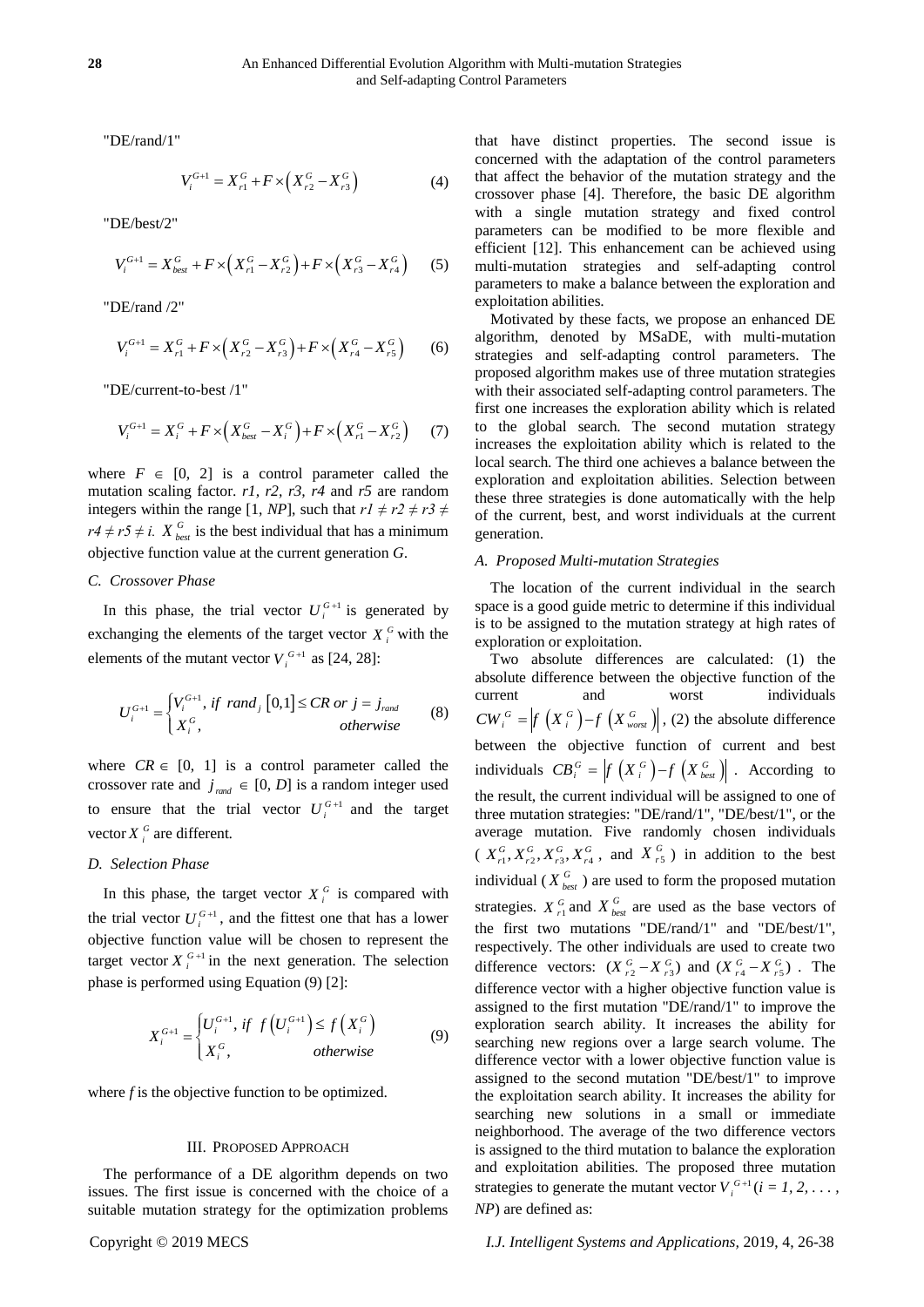$$
V_i^{G+1} = \begin{cases} X_{r1}^G + F_{i,1}^G \times HDF_i^G, if CB_i^G \ge CW_i^G \text{ and } rand_i[0,1] \le T \\ X_{best}^G + F_{i,2}^G \times LDF_i^G, if CB_i^G < CW_i^G \text{ and } rand_i[0,1] > T \\ \text{mean}(X_{r1}^G, X_{best}^G) + F_{i,3}^G \times \text{mean}\left(HDF_i^G, LDF_i^G\right), otherwise \end{cases}
$$
(10)

where  $HDF_i^G$  and  $LDF_i^G$  are the two difference vectors with higher and lower objective function values, respectively.

$$
HDF_i^G = \begin{cases} X_{r2}^G - X_{r3}^G, & \text{if } f\left(X_{r2}^G - X_{r3}^G\right) > f\left(X_{r4}^G - X_{r5}^G\right) \\ X_{r4}^G - X_{r5}^G, & \text{otherwise} \end{cases}
$$
(11)

$$
LDF_i^G = \begin{cases} X_{r4}^G - X_{r5}^G, & \text{if } f\left(X_{r2}^G - X_{r3}^G\right) > f\left(X_{r4}^G - X_{r5}^G\right) \\ X_{r2}^G - X_{r3}^G, & \text{otherwise} \end{cases}
$$
(12)

 $F_{i,1}^G$ ,  $F_{i,2}^G$ , and  $F_{i,3}^G$  are the scaling factors of the proposed mutation strategies. Each scaling factor is randomly chosen for every mutant vector from a predefined range of values. These ranges suit the exploration and exploitation abilities of the selected mutation strategy. *T* is a predefined threshold, and  $mean()$  is the arithmetic mean. The mutant vector is generated using only one mutation of the three mutation strategies depending on the values of the absolute differences  $CB_i^G$  and  $CW_i^G$  with a probability threshold condition *T* .

#### *B. Parameter Adaptation Strategy*

The control parameter values of the scaling factor *F* and the crossover rate *CR* affect the performance of the DE algorithm. For the same optimization problem, different rates of exploration and exploitation are required during the optimization process [9]. Therefore, it is recommended to tune the values of the control parameters at every generation to guide the search direction.

The proposed mutation strategies have three directions of search: (1) search with a high exploration rate that is achieved through the first mutation strategy, (2) search with a high exploitation rate that is achieved through the second mutation strategy, (3) search with a balanced rate between them that is achieved through the third mutation strategy. For each target vector  $X_i^G$  at the current generation *G*, one of the three mutation strategies is selected with suitable values of the scaling factor and crossover rate.

So, we choose the values of these control parameters randomly from three predefined ranges. Several trials over a large number of benchmark functions with different characteristics are made to determine these ranges. The first range of the control parameters is taken as  $F_I = [0.7]$ 0.8 0.9 0.95 1.0] and *CR<sup>1</sup>* = [0.05 0.1 0.2 0.3 0.4] which is suitable when choosing the first mutation strategy (i.e.  $F_{i,1}^G \in F_I$  and  $CR_{i,1}^G \in CR_I$ ). The second range is taken as *F<sup>2</sup>* = [0.1 0.2 0.3 0.4 0.5] and *CR<sup>2</sup>* = [0.8 0.85 0.9 0.95 1.0] which is suitable when choosing the second mutation

strategy (i.e.  $F_{i,2}^G \in F_2$  and  $CR_{i,2}^G \in CR_2$ ). The third range is taken as  $F_3 = [0.3 \ 0.4 \ 0.5 \ 0.6 \ 0.7]$  and  $CR_3 = [0.4 \ 0.5 \ 0.6 \ 0.7]$ 0.7 0.8] which is suitable when choosing the third mutation strategy (i.e.  $F_{i,3}^G \in F_3$  and  $CR_{i,3}^G \in CR_3$ ). During the evolution process, the values of the control parameters that will be used in the next generation are updated or remain unchanged according to the result of the selection phase. If the trial vector is fitter than the target vector (i.e.  $f\left(U_i^{G+1}\right) \leq f\left(X_i^G\right)$ ), the control parameters remain the same without change. The updating is done randomly from the proposed ranges when the target vector is fitter than the trial vector (i.e.  $f\left(X_i^G\right) \leq f\left(U_i^{G+1}\right)$ ). Algorithm 1 illustrates a pseudocode of the proposed MSaDE algorithm.

#### IV. EXPERIMENTAL STUDY AND DISCUSSION

Our algorithm MSaDE is applied to minimize three sets of well-known benchmark functions with different characteristics. The first set of benchmark functions consists of 13 traditional functions, named  $f_1$ ,  $f_2$ , ...,  $f_{13}$ . These functions are the first thirteen functions chosen from [11], and they are called Sphere, Schwefel 2.22, Schwefel 1.2, Schwefel 2.21, Rosenbrock, Step, Quartic with noise, Schwefel 2.26, Rastrigin, Ackley, Griewank, Generalized Penalized Function 1, and Generalized Penalized Function 2, respectively. The optimal value of the function  $f_8$  is  $-12569.5$ , and the remaining functions have optimal values equal to zero. Functions  $f_8 - f_{13}$  are multimodal, the Rosenbrock function  $(f_5)$  is unimodal for  $D = 2$  and 3 but multimodal in higher dimensions [29]. The other functions are unimodal.

The second set of benchmark functions consists of 10 special functions, named *fc1, fc2 …, fc10*. These functions are the first ten functions from CEC2005 [30, 31]. Functions  $f_{c1}$  -  $f_{c5}$  are unimodal and functions  $f_{c6}$  -  $f_{c10}$  are multimodal. The third set of benchmark functions consists of 15 special functions chosen from CEC2013 [31, 32], named *fcc1, fcc2, …, fcc10, fcc21, fcc22, …, fcc25*. The subscript number of the function name refers to its order according to the CEC2013 benchmark functions. Functions  $f_{cc1}$  -  $f_{cc5}$  are unimodal, functions  $f_{cc6}$  -  $f_{cc10}$  are multimodal, and functions *fcc21* - *fcc25* are compositions.

MSaDE is compared with the standard "DE/rand/1/bin" and some efficient state-of-the-art DE algorithms with a hybrid mutation operator and self-adapting control parameters (HSDE) [11] over the first and second set of benchmark functions with dimension  $D = 30$ . The third set of benchmark functions with dimension  $D = 30$  and 50 is used to compare MSaDE with four state-of-the-art DE algorithms: a competitive variant of adaptive DE (*b6e6rl*) [17], an enhanced fitness-adapting DE algorithm with a modified mutation (EFADE) [22], Success-History based Adaptive DE algorithm (SHADE) [16], and a modified adaptive differential evolution (ADE) [18].

All comparisons are made in terms of the mean and standard deviation (*STD*) of the error. The error in a run is calculated as  $f(x_{best})$  $f(x)$ , where  $x_{best}$  is the best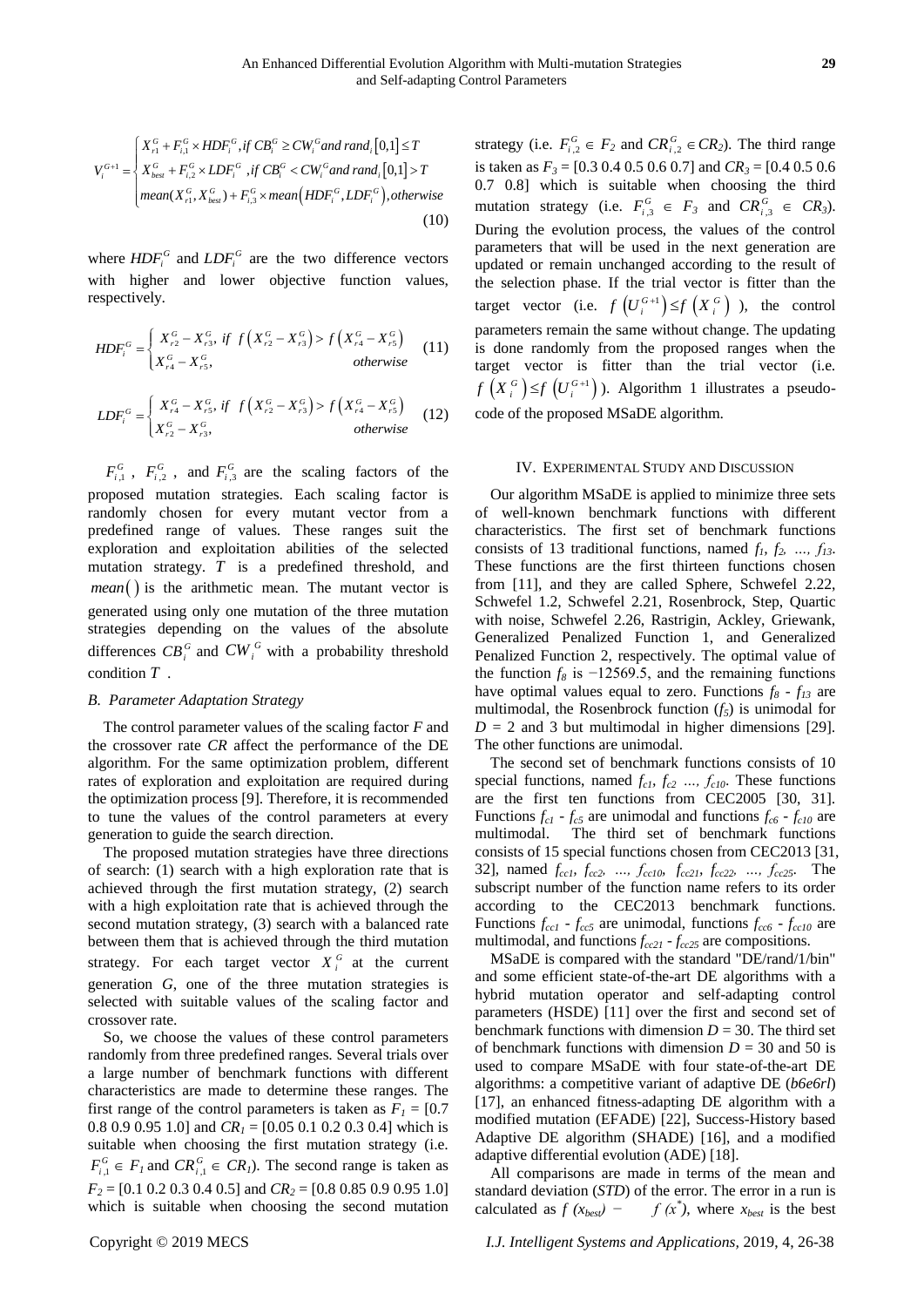solution in a run and  $x^*$  is the global minimum of the function. We use the same results of the mean and standard deviation (*STD*) of the error for the other DE algorithms as in their papers. Furthermore, the convergence rate for some selected functions is illustrated.

To achieve a fair comparison between MSaDE and the other DE algorithms, we use two nonparametric statistical tests in the comparisons: Wilcoxon signed-rank and Friedman tests [33]. Wilcoxon signed-rank test computes  $R^+$ ,  $R^-$ , and  $p$ -value, where  $R^+$  is the sum of ranks that

MSaDE performs better than the other algorithm,  $R$  is the sum of ranks that MSaDE performs worse than the other algorithm, and *p*-value refers to the significant difference between each pair of algorithms (MSaDE and one of the other algorithms) with a significance level  $\alpha$ . The considerable difference exists only if  $p$ -value  $\lt \alpha$ . Friedman test is used to rank all algorithms from best to worst over all the tested functions. The algorithm that has a minimum rank value is the best and the one that has a maximum rank value is the worst.

#### Algorithm 1. Pseudo-code of the proposed MSaDE algorithm

%Gmax: Maximum number of generation  $% MS_i$ : Indicator for the selected mutation 1: Generate the initial population  $P^0 = [X_1^0, X_2^0, \dots, X_{NP}^0]$ 2: Set the generation number  $G = 0$ 3: Set the threshold  $T=0.4$ 4: Set the ranges of vectors  $F_1$ ,  $F_2$ ,  $F_3$ ,  $CR_1$ ,  $CR_2$ , and  $CR_3$  as we proposed in section III 5: Select randomly the initial values of the control parameters  $F_{i_1}^G$ ,  $F_{i_2}^G$ ,  $F_{i_3}^G$ ,  $CR_{i_1}^G$ ,  $CR_{i_2}^G$ , and  $CR_{i,3}^G$  from  $F_l$ ,  $F_2$ ,  $F_3$ ,  $CR_l$ ,  $CR_2$ , and  $CR_3$ , respectively. 6: Evaluate :  $f(X_i^G)$ ,  $i=1, 2, ..., NP$ while  $G \leq Gmax$  do Mutation setup for  $i=1$  to  $NP$  do 8 Choose randomly five individuals  $X_{r1}^G$ ,  $X_{r2}^G$ ,  $X_{r3}^G$ ,  $X_{r4}^G$ , and  $X_{r5}^G$  $\overline{9}$ Determine the best individual (  $\boldsymbol{X}_{\textit{best}}^{\textit{G}}$  ) and the worst individual (  $\boldsymbol{X}_{\textit{worst}}^{\textit{G}}$  )  $10<sub>2</sub>$ Calculate  $CB_i^G = \left|f\left(X_i^G\right) - f\left(X_{best}^G\right)\right|$  and  $CW_i^G = \left|f\left(X_i^G\right) - f\left(X_{worst}^G\right)\right|$ 11 Calculate  $HDF_i^G$  and  $LDF_i^G$  using Eqs. 11 and 12, respectively  $12$  $\left[X_{r1}^G + F_{i,1}^G \times HDF_i^G \text{ and Set } \rightarrow MS_i = 1, \text{ if } CB_i^G \ge CW_i^G \text{ and } rand_i \ [0,1] \le T \right]$  $V_i^{G+1} = \begin{cases} X_{i1}^{G} + Y_{i,1}^{G} \land LDF_i^{G} \text{ and Set } \rightarrow MS_i = 1, & \text{if } CE_i^{G} \geq C W_i \text{ and } LID_i^{G} \mid 0,1] > T, \\ X_{best}^{G} + F_{i,2}^{G} \times LDF_i^{G} \text{ and Set } \rightarrow MS_i = 2, & \text{if } CB_i^{G} < CW_i^{G} \text{ and } rand_i \ [0,1] > T, \\ mean(X_{i1}^{G}, X_{best}^{G}) + F_{i,3}^{G} \times mean(HDF_i^{G}, LDF_i^{G}) \text{ and Set } \rightarrow MS_i = 3,$ 13 14 end for Crossover setup<br>
The Crossover setup<br>
In the Crossover setup<br>
In the Crossover setup<br>
In the Crossover setup<br>
In the Crossover setup<br>
In the Crossover setup<br>
In the Crossover setup<br>
In the Crossover setup<br>
In the Crossover for  $i=1$  to  $NP$  do  $15<sub>1</sub>$ Generate  $j_{rand} = randi(D, 1)$ <br>for  $j = 1$  to D do 16  $17$  $U_{i,j}^{G+1} = \begin{cases} V_{i,j}^{G+1}, & if \text{ rand }_j \left[0,1\right] \leq CR_{i,MS_j}^G \text{ or } j = j_{\text{ rand}} \\ X_{i,j}^G, & otherwise \end{cases}$  $18<sup>°</sup>$ 19 end for 20 end for **Selection setup** 21 for  $i=1$  to NP do  $\label{eq:chi} \begin{aligned} \boldsymbol{X}_i^{G+1}=&\begin{cases} \boldsymbol{U}_i^{G+1}\, \textit{and}\,\, \textit{Set} \rightarrow \boldsymbol{F}_{i,\mathit{MS}_i}^{G+1}=\boldsymbol{F}_{i,\mathit{MS}_i}^{G}, \, \textit{CR}_{i,\mathit{MS}_i}^{G+1}=\boldsymbol{CR}_{i,\mathit{MS}_i}^{G},\,\, \textit{if}\,\, f\left(\boldsymbol{U}_i^{G+1}\right) \leq & f\left(\boldsymbol{X}_i^{G}\right)\\ \boldsymbol{X}_i^{G}\, \textit{and}\,\, \textit{Set} \rightarrow \boldsymbol{F}_{i,\$  $22$ % where  $I_{rand}$  and  $J_{rand}$  are random integers  $\in [1\,,\,5]$ 23 end for Next generation  $(G=G+I)$  $24:$  $25$ end while

#### *A. Test Setup*

The simulation results are obtained using a digital computer with CPU core i3 (2.4 GHz, 3M cache) and 4 GB of RAM in MATLAB R2007b Runtime Environment. The maximum number of evaluations of the objective function  $(FEs) = 10,000 \times D$  for all sets of benchmark functions. The population size (*NP*) of MSaDE in the first, second, and third sets of benchmark functions is *NP* = 50, 100, and 100, respectively. The threshold *T* is set as 0.4 for MSaDE algorithm in each set of the benchmark

functions.

The average of the results is obtained over 30 independent runs for the first set of benchmark functions, 25 independent runs for the second set, and 51 independent runs for the third set. For the third set, we set all values of the error that is less than  $10^{-8}$  to zero as in CEC2013. In order to achieve a fair comparison as in [34], we use two different settings of the control parameters *NP*, *F*, and *CR* for the "DE/rand/1/bin" algorithm that is used in the first set of benchmark functions. In the first setting,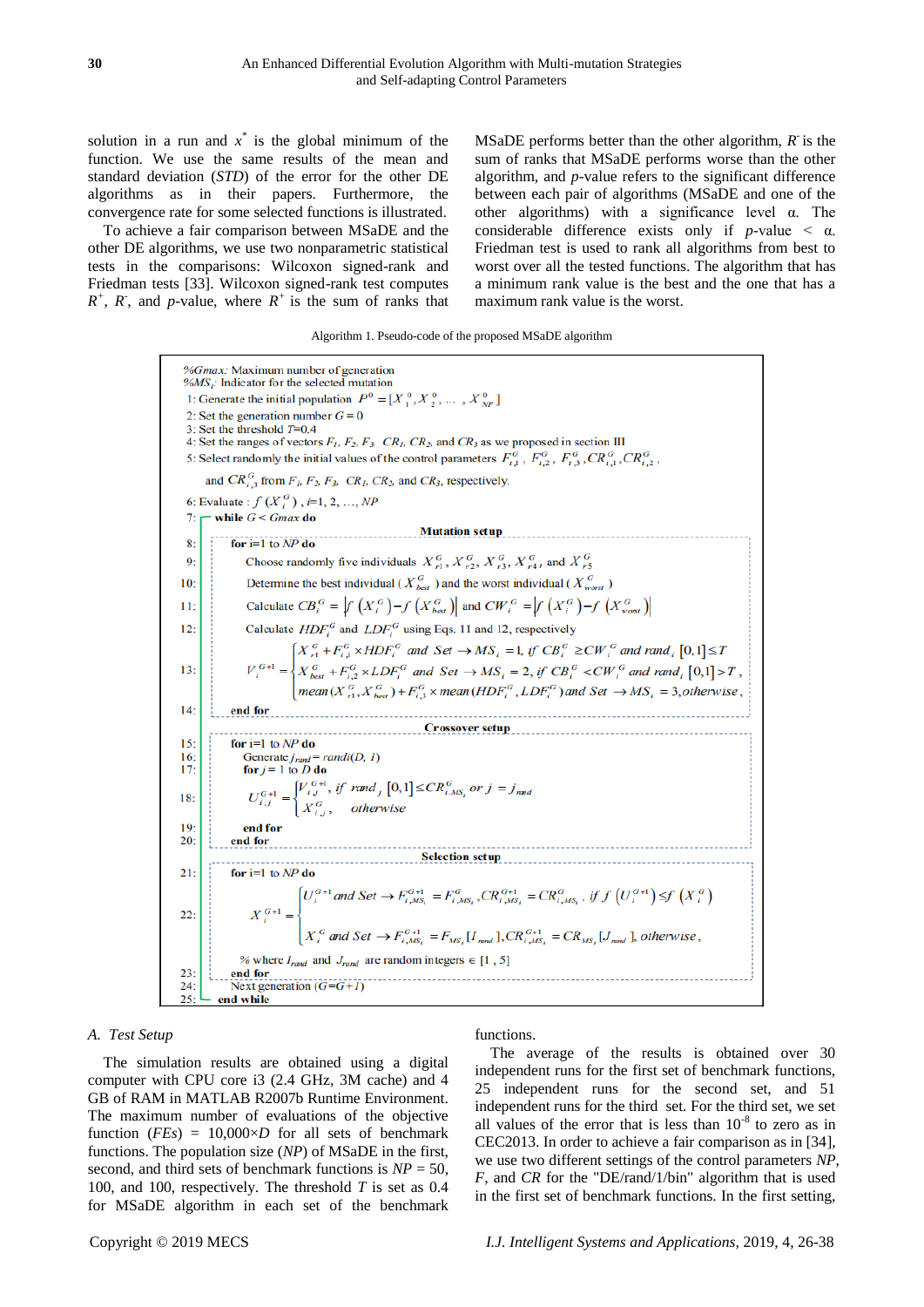the control parameters are fixed to *NP*=30, *CR*=0.9, and *F*=0.9 for all functions in this set, and we refer to the "DE/rand/1/bin" algorithm as DE1. In the second setting, *NP* is fixed to 25 while *F* and *CR* are tuned from one function to another to suit the different properties of functions.

We refer to the "DE/rand/1/bin" algorithm of the second setting as DE2, and we use the best values for *F* and *CR* that are reached in [34]. In the second set of benchmark functions, the control parameter settings of DE are fixed to *NP*=30, *CR*=0.9, and *F*=0.9 as in CEC2005, and also we refer to it as DE1. The settings for the other DE algorithms are the same as in their papers. We use the arithmetic signs "+", "=", and "-" in the results to show that MSaDE performs better than, similar to, or worse than the other variant of DE, respectively. Wilcoxon signed-rank test is applied at a significance level of  $\alpha$ =0.05 and  $\alpha$ =0.1.

# *B. Results of First Set of Benchmark Functions*

For the 13 benchmark functions of the first set, the results of the mean and STD of the error for MSaDE, DE1, DE2 and HSDE are listed in Table 1.

Table 1. Mean and STD of error for the first set of benchmark functions with *D*=30

|                                                         |          | DE1            |        |                |     | DE <sub>2</sub> |        | <b>HSDE</b>    |        | <b>MSaDE</b>   |
|---------------------------------------------------------|----------|----------------|--------|----------------|-----|-----------------|--------|----------------|--------|----------------|
| f(x)                                                    |          | Mean           |        | $\overline{F}$ | CR  | Mean            |        | Mean           |        | Mean           |
|                                                         |          | (STD)          |        |                |     | (STD)           |        | (STD)          |        | (STD)          |
|                                                         | $f_I$    | $6.57E - 15$   | $^{+}$ | 0.5            | 0.3 | $0.00E + 00$    | $=$    | $6.08E - 52$   | $+$    | $0.00E + 00$   |
|                                                         |          | $(1.13E - 14)$ |        |                |     | $(0.00E + 00)$  |        | $(8.33E - 52)$ |        | $(0.00E+00)$   |
|                                                         |          | 5.13E-09       | $^{+}$ | 0.5            | 0.3 | 1.74E-108       | $+$    | 5.82E-38       | $^{+}$ | $0.00E + 00$   |
|                                                         | $f_2$    | $(5.33E - 09)$ |        |                |     | $(2.23E-108)$   |        | $(6.18E - 38)$ |        | $(0.00E + 00)$ |
|                                                         | $f_3$    | 2.39E-01       | $^{+}$ | 0.9            | 0.9 | $1.20E - 03$    | $^{+}$ | 7.41E-33       | $^{+}$ | $0.00E + 00$   |
|                                                         |          | $(2.77E - 01)$ |        |                |     | $(1.40E - 03)$  |        | $(2.52E - 32)$ |        | $(0.00E + 00)$ |
| Unimodal<br>$f_4$<br><b>Functions</b><br>$f_5$<br>$f_6$ |          | $1.88E + 00$   | $^{+}$ | 0.6            | 0.6 | $6.66E - 14$    | $+$    | 5.01E-19       | $^{+}$ | $0.00E + 00$   |
|                                                         |          | $(4.54E - 01)$ |        |                |     | $(3.53E - 14)$  |        | $(1.11E-18)$   |        | $(0.00E + 00)$ |
|                                                         |          | $2.97E + 01$   | $^{+}$ | 0.6            | 0.8 | $4.66E + 00$    | $+$    | $0.00E + 00$   |        | 5.40E-29       |
|                                                         |          | $(2.82E+01)$   |        |                |     | $(3.06E+00)$    |        | $(0.00E + 00)$ |        | $(0.00E + 00)$ |
|                                                         |          | 5.14E-15       | $^{+}$ | 0.5            | 0.3 | $0.00E + 00$    | $=$    | $0.00E + 00$   | $=$    | $0.00E + 00$   |
|                                                         |          | $(7.20E - 15)$ |        |                |     | $(0.00E + 00)$  |        | $(0.00E + 00)$ |        | $(0.00E + 00)$ |
|                                                         | $f_7$    | 1.75E-02       | $^{+}$ | 0.3            | 0.3 | 1.80E-03        | $+$    | $2.27E - 03$   | $^{+}$ | 3.00E-05       |
|                                                         |          | $(5.80E - 03)$ |        |                |     | $(1.10E - 03)$  |        | $(1.06E - 03)$ |        | $(2.83E - 05)$ |
|                                                         | $f_8$    | $2.77E + 02$   | $^{+}$ | 0.9            | 0.3 | $0.00E + 00$    | $=$    | $0.00E + 00$   | $=$    | $0.00E + 00$   |
|                                                         |          | $(1.62E+02)$   |        |                |     | $(0.00E+00)$    |        | $(0.00E+00)$   |        | $(0.00E+00)$   |
|                                                         | $f_9$    | 2.39E+01       | $^{+}$ | 0.9            | 0.1 | $0.00E + 00$    | $=$    | $0.00E + 00$   | $=$    | $0.00E + 00$   |
|                                                         |          | $(6.97E+00)$   |        |                |     | $(0.00E+00)$    |        | $(0.00E + 00)$ |        | $(0.00E + 00)$ |
|                                                         | $f_{10}$ | $1.06E - 08$   | $^{+}$ | 0.5            | 0.3 | $2.67E - 15$    | $+$    | $1.44E - 14$   | $+$    | $1.42E - 15$   |
| Multimodal                                              |          | $(8.00E - 09)$ |        |                |     | $(0.00E+00)$    |        | $(3.78E - 15)$ |        | $(0.00E + 00)$ |
| <b>Functions</b>                                        | $f_{II}$ | 3.90E-03       | $^{+}$ | 0.5            | 0.3 | $0.00E + 00$    | $=$    | $7.22E - 03$   | $^{+}$ | $0.00E + 00$   |
|                                                         |          | $(6.10E - 03)$ |        |                |     | $(0.00E+00)$    |        | $(8.30E - 03)$ |        | $(0.00E + 00)$ |
|                                                         | $f_{12}$ | 4.10E-03       | $^{+}$ | 0.5            | 0.3 | $0.00E + 00$    | $=$    | 1.57E-32       | $+$    | $0.00E + 00$   |
|                                                         |          | $(2.05E - 02)$ |        |                |     | $(0.00E+00)$    |        | $(1.11E - 47)$ |        | $(0.00E + 00)$ |
|                                                         |          | 5.54E+01       | $^{+}$ | 0.5            | 0.3 | $0.00E + 00$    |        | 7.39E-53       | $^{+}$ | $0.00E + 00$   |
|                                                         | $f_{13}$ | $(2.41E+01)$   |        |                |     | $(0.00E+00)$    | $=$    | $(3.10E - 52)$ |        | $(0.00E + 00)$ |
|                                                         | $+/-/=\$ | 13/0/0         |        | 6/0/7          |     |                 |        | 9/1/3          |        |                |

Table 2. Average ranks of MSaDE and other algorithms using Friedman's test for the first set of benchmark functions with  $D = 30$ 

| f(x)             | Rank | Algorithm       | Average Rank |
|------------------|------|-----------------|--------------|
|                  | 1    | <b>MSaDE</b>    | 1.36         |
| Unimodal         | 2    | DE <sub>2</sub> | 2.36         |
| <b>Functions</b> | 3    | <b>HSDE</b>     | 2.43         |
|                  | 4    | DE <sub>1</sub> | 3.86         |
|                  | 1    | <b>MSaDE</b>    | 1.58         |
| Multimodal       | 2    | DE <sub>2</sub> | 1.75         |
| <b>Functions</b> | 3    | <b>HSDE</b>     | 2.83         |
|                  | 4    | DE1             | 3.83         |
|                  | 1    | <b>MSaDE</b>    | 1.46         |
| A11              | 2    | DE <sub>2</sub> | 2.08         |
| <b>Functions</b> | 3    | <b>HSDE</b>     | 2.62         |
|                  |      | DE1             | 3.85         |

Compared to DE1, the accuracy of MSaDE is the best

for all tested functions in this set. Compared to DE2, the accuracy of MSaDE is the best for the six functions  $f_2 - f_5$ ,  $f_7$ , and  $f_{10}$  of the set and the same for the seven functions  $f_1, f_6$ , *f8, f9,* and *f11-f13*. Compared to HSDE, the accuracy of MSaDE is the best for the nine functions  $f_1 - f_4$ ,  $f_7$ , and  $f_{10}$  $f_{13}$  of the set and the same for the three functions  $f_6$ ,  $f_8$ , and  $f_9$ . The accuracy of HSDE for the function  $f_5$  is better than MSaDE. The average ranks using Friedman's test for MSaDE, DE1, DE2 and HSDE are listed in Table 2. This test is applied to three cases: (1) only the unimodal functions are considered, (2) only the multimodal functions are considered, (3) all of the functions are considered. According to the results of Friedman's test for all the three cases, the other algorithms are ordered from best to worst: MSaDE is the first, DE2 is the second, HSDE is the third, and DE1 is the last.

The results of Wilcoxon's test are listed in Table 3. Comparing MSaDE to all other DE algorithms as two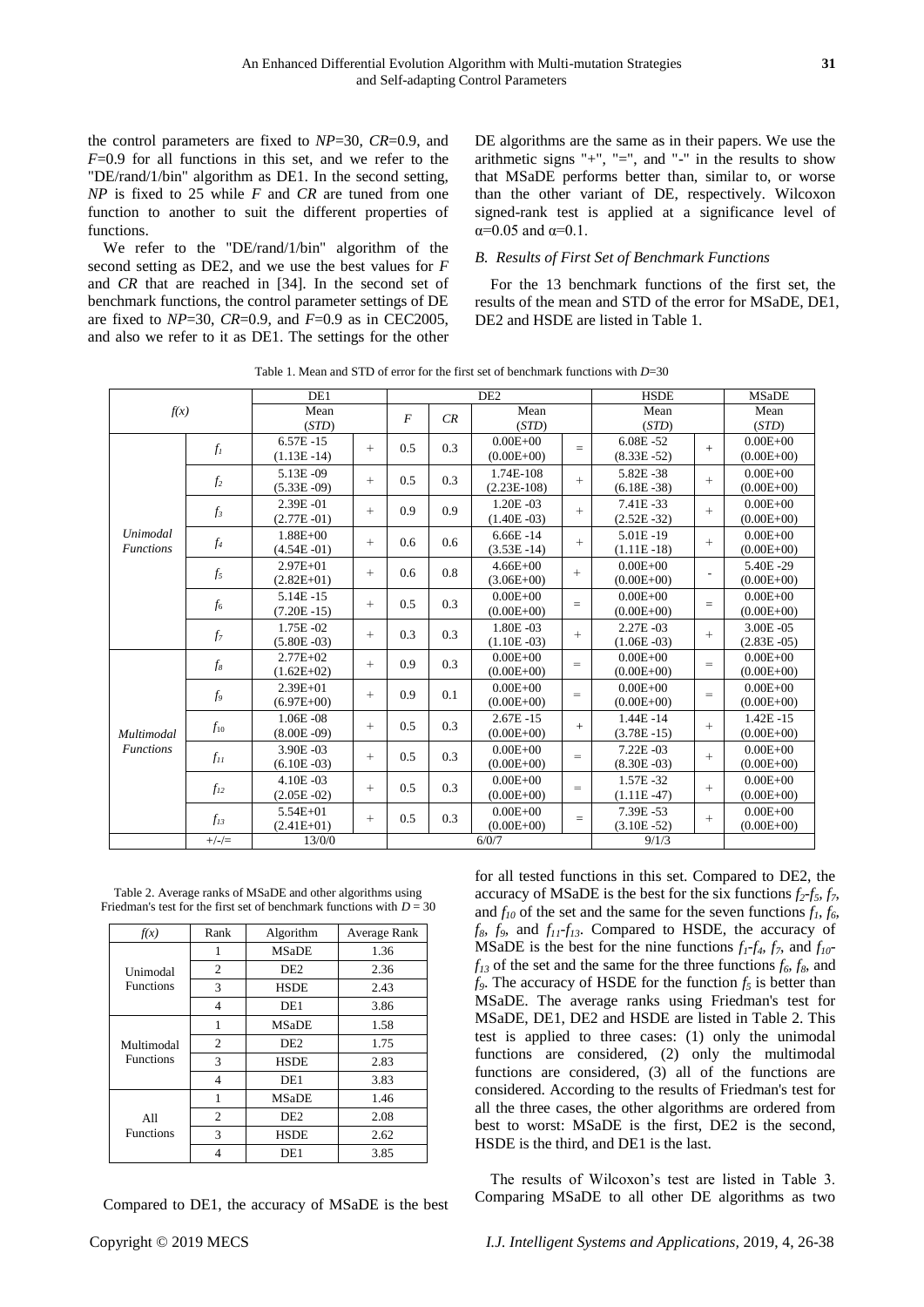pairs, the results show that its values of  $R^+ > R^-$  for all the pairs at the significance levels  $\alpha=0.05$  and  $\alpha=0.1$ . This means that MSaDE accuracy is significantly better than the accuracy of the other DE algorithms. The convergence curves for functions *f<sup>7</sup>* and *f<sup>11</sup>* are shown in Fig.1. The mean of error over 30 runs is plotted in a log scale on the vertical axis for each number of function evaluations FEs of the horizontal axis.

Table 3. Results of Wilcoxon's test for the first set of benchmark functions with  $D = 30$ 

| Algorithm                                        | $+/-/=\$ | $R^+$ | R.             | p value | $\alpha = 0.05$ | $\alpha=0.1$ |
|--------------------------------------------------|----------|-------|----------------|---------|-----------------|--------------|
| <b>MSaDE</b><br>versus<br>DE1                    | 13/0/0   | 91    | $\overline{0}$ | 0.000   | Yes             | Yes          |
| <b>MSaDE</b><br><b>Versus</b><br>DE <sub>2</sub> | 6/0/7    | 21    | $\theta$       | 0.028   | Yes             | Yes          |
| <b>MSaDE</b><br>versus<br><b>HSDE</b>            | 9/1/3    | 50    | 5              | 0.022   | Yes             | Yes          |

As shown in Fig.1, MSaDE reaches very fast the optimal solution with large differences than the other DE algorithms.



Fig.1. Convergence curves for functions *f<sup>7</sup>* and *f<sup>11</sup>*

# *C. Results of Second Set of Benchmark Functions*

The results of the mean and STD of the error for MSaDE, DE1, and HSDE, over the 10 benchmark functions of the second set, are listed in Table 4. HSDE has the same accuracy as MSaDE for *fc1* and has the best accuracy for  $f_{c2}$ , and  $f_{c9}$ . For the remaining functions, the accuracy of MSaDE is the best among DE1 and HSDE. The average ranks for MSaDE, DE1, and HSDE using Friedman's test are listed in Table 5. Three cases are considered in this test: (1) only the unimodal functions are considered, (2) only the multimodal functions are considered, (3) all of the functions are considered. According to the results of Friedman's test for all the three cases, the other algorithms are ordered from best to worst: MSaDE is the first, HSDE is the second, and DE1 is the last. The results of Wilcoxon's test are listed in Table 6. Comparing MSaDE to DE1 and HSDE as two pairs, the results show that its values of  $R^+ > R^-$  for all of the two pairs.

According to Wilcoxon's test, the pair algorithms MSaDE versus HSDE have a considerable difference at levels  $\alpha$ =0.05 and  $\alpha$ =0.1. For the pair MSaDE versus DE1, the considerable difference exists only at the significance level  $α=0.1$ . This means that MSaDE is considerably more accurate than the other algorithms. The convergence curves for functions *fc4* and *fc7* are shown in Fig.2. The mean of error over 25 runs is plotted in a log scale on the vertical axis for each number of function evaluations *FEs* of the horizontal axis. As shown in Fig.2, MSaDE has the fastest convergence rate with a high accuracy compared to the other algorithms.

|                  |           | DE1            |        | <b>HSDE</b>    |                                                                                                                                                                                                                                                                                                                                                                                                                  |              |
|------------------|-----------|----------------|--------|----------------|------------------------------------------------------------------------------------------------------------------------------------------------------------------------------------------------------------------------------------------------------------------------------------------------------------------------------------------------------------------------------------------------------------------|--------------|
| f(x)             |           | Mean           |        | Mean           |                                                                                                                                                                                                                                                                                                                                                                                                                  |              |
|                  |           | (STD)          |        | (STD)          |                                                                                                                                                                                                                                                                                                                                                                                                                  |              |
|                  |           | 5.11E-14       |        | $0.00E + 00$   |                                                                                                                                                                                                                                                                                                                                                                                                                  |              |
|                  | $f_{cl}$  | $(1.72E - 14)$ | $^{+}$ | $(0.00E + 00)$ | $=$                                                                                                                                                                                                                                                                                                                                                                                                              | $(0.00E+00)$ |
|                  |           | $2.54E - 01$   |        | 2.29E-22       | <b>MSaDE</b><br>Mean<br>(STD)<br>$0.00E + 00$<br>$1.13E - 13$<br>$(4.97E - 14)$<br>$1.36E + 04$<br>$+$<br>$(8.87E+03)$<br>$4.34E - 12$<br>$+$<br>$(4.29E - 12)$<br>1.87E -05<br>$^{+}$<br>$(2.37E - 05)$<br>$3.06E - 13$<br>$^{+}$<br>$(5.77E-13)$<br>7.39E-04<br>$^{+}$<br>$(2.30E - 03)$<br>$2.08E + 01$<br>$^{+}$<br>$(5.65E - 02)$<br>$2.30E + 01$<br>$(1.50E+01)$<br>$4.26E + 01$<br>$^{+}$<br>$(1.06E+01)$ |              |
|                  | $f_{c2}$  | $(2.70E - 01)$ | $+$    | $(5.32E - 22)$ |                                                                                                                                                                                                                                                                                                                                                                                                                  |              |
| Unimodal         |           | $9.65E + 0.5$  |        | $5.37E + 04$   |                                                                                                                                                                                                                                                                                                                                                                                                                  |              |
| <b>Functions</b> | $f_{c3}$  | $(5.11E+05)$   | $^{+}$ | $(2.33E+04)$   |                                                                                                                                                                                                                                                                                                                                                                                                                  |              |
|                  | $f_{c4}$  | $3.18E + 01$   | $^{+}$ | 1.50E-04       |                                                                                                                                                                                                                                                                                                                                                                                                                  |              |
|                  |           | $(3.21E+01)$   |        | $(7.11E - 04)$ |                                                                                                                                                                                                                                                                                                                                                                                                                  |              |
|                  | $f_{c5}$  | $2.49E + 02$   | $+$    | $5.33E+02$     |                                                                                                                                                                                                                                                                                                                                                                                                                  |              |
|                  |           | $(1.77E+02)$   |        | $(3.90E+02)$   |                                                                                                                                                                                                                                                                                                                                                                                                                  |              |
|                  |           | $2.82E + 01$   | $+$    | 1.59E-01       |                                                                                                                                                                                                                                                                                                                                                                                                                  |              |
|                  | $f_{c6}$  | $(2.63E+01)$   |        | $(7.97E - 01)$ |                                                                                                                                                                                                                                                                                                                                                                                                                  |              |
|                  |           | $3.60E - 03$   | $+$    | $1.00E - 02$   |                                                                                                                                                                                                                                                                                                                                                                                                                  |              |
|                  | $f_{c7}$  | $(6.10E - 03)$ |        | $(1.13E - 02)$ |                                                                                                                                                                                                                                                                                                                                                                                                                  |              |
| Multimodal       |           | $2.09E + 01$   |        | $2.09E + 01$   |                                                                                                                                                                                                                                                                                                                                                                                                                  |              |
| <b>Functions</b> | $f_{c8}$  | $(6.54E - 02)$ | $^{+}$ | $(3.37E - 02)$ |                                                                                                                                                                                                                                                                                                                                                                                                                  |              |
|                  |           | $2.11E + 01$   |        | $0.00E + 00$   |                                                                                                                                                                                                                                                                                                                                                                                                                  |              |
|                  | $f_{c9}$  | $(6.96E+00)$   |        | $(0.00E+00)$   |                                                                                                                                                                                                                                                                                                                                                                                                                  |              |
|                  | $f_{c10}$ | $1.92E + 02$   |        | $4.70E + 01$   |                                                                                                                                                                                                                                                                                                                                                                                                                  |              |
|                  |           | $(5.88E+01)$   | $^{+}$ | $(1.16E+01)$   |                                                                                                                                                                                                                                                                                                                                                                                                                  |              |
|                  | $+/-/=\$  | 9/1/0          |        | 7/2/1          |                                                                                                                                                                                                                                                                                                                                                                                                                  |              |

Table 4. Mean and STD of error for the second set of benchmark functions (CEC2005) with *D*=30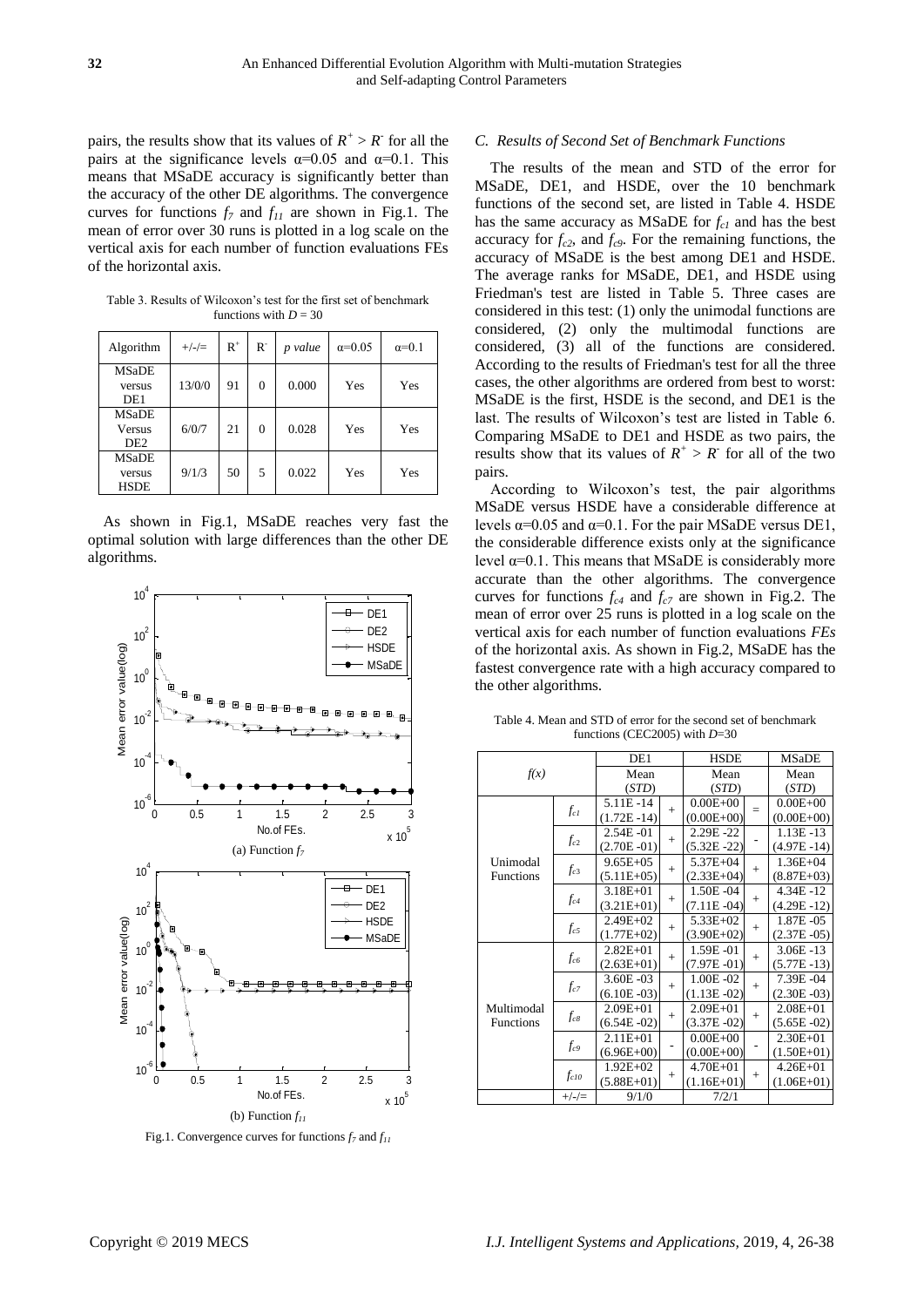

Fig.2. Convergence curves for functions *fc4* and *fc7*

Table 5. Average ranks of MSaDE and other algorithms using Friedman's test for the second set of benchmark functions (CEC2005) with  $D = 30$ 

| f(x)                           | Rank           | Algorithm       | Average Rank |
|--------------------------------|----------------|-----------------|--------------|
|                                | 1              | <b>MSaDE</b>    | 1.30         |
| Unimodal<br><b>Functions</b>   | $\overline{c}$ | <b>HSDE</b>     | 1.90         |
|                                | 3              | DE <sub>1</sub> | 2.80         |
|                                |                | MSaDE           | 1.40         |
| Multimodal<br><b>Functions</b> | $\overline{2}$ | <b>HSDE</b>     | 2.00         |
|                                | 3              | DE <sub>1</sub> | 2.60         |
|                                |                | <b>MSaDE</b>    | 1.35         |
| <b>All Functions</b>           | $\overline{c}$ | <b>HSDE</b>     | 1.95         |
|                                | 3              | DE1             | 2.70         |

Table 6. Results of Wilcoxon's test for the second set of benchmark functions (CEC2005) with  $D = 30$ 

| Algorithm                                 | $+/-/=\$ | $R^+$ | $R^{-}$ | p value | $\alpha = 0.05$ | $\alpha=0.1$ |
|-------------------------------------------|----------|-------|---------|---------|-----------------|--------------|
| <b>MSaDE</b><br>versus<br>DE <sub>1</sub> | 9/1/0    | 50    | 5       | 0.06    | No              | Yes          |
| <b>MSaDE</b><br>versus<br><b>HSDE</b>     | 7/2/1    | 38    |         | 0.02    | Yes             | Yes          |

## *D. Results of Third Set of Benchmark Functions*

The third set of benchmark functions contains 15 special functions with dimensions  $D = 30$  and 50, chosen from CEC2013. The results of this set for  $D = 30$  are explained as follows. The mean and STD of the error for MSaDE, b6e6rl, EFADE, SHADE, and ADE are listed in Table 7. Among all DE algorithms, the performance of MSaDE in terms of accuracy is the best for the functions  $f_{cc2}$  *-*  $f_{cc4}$ *,*  $f_{cc6}$ *<sup><i>f*</sup></sup> $f_{cc7}$ *,*  $f_{cc10}$ *,*  $f_{cc21}$  and  $f_{cc23}$ *.* MSaDE and ADE have the same best value of the mean error over the function *fcc24*.

The performance over the two functions  $f_{cc1}$  and  $f_{cc5}$  is nearly the same for all other algorithms. For the remaining functions of the set, MSaDE performance is slightly less than the other algorithms. The results of Wilcoxon's test are listed in Table 8. Comparing MSaDE to all other DE algorithms pairwise, the results show that its values of  $R^+ > R$  for all of the four pairs with a significance level  $\alpha$ =0.05 and  $\alpha$ =0.1. These results ensure that MSaDE is

considerably more accurate than the other DE algorithms. The convergence curves for functions *fcc3, fcc10,* and *fcc23* are shown in Fig.3.

The mean of error over 51 runs is plotted in a log scale on the vertical axis for each number of function evaluations *FEs* of the horizontal axis. Fig.3 shows that MSaDE converges very fast to the optimal solution when compared to the other DE algorithms.

The results of this third set for  $D = 50$  are explained as follows. The mean and STD of the error for MSaDE, b6e6rl, EFADE, SHADE, and ADE are listed in Table 9. Among all DE algorithms, the accuracy of MSaDE is the best for functions  $f_{cc2}f_{cc4}f_{cc7}f_{cc9}f_{cc10}$ , and  $f_{cc23}f_{cc25}$ . The best value of the mean error for functions *fcc6, fcc8,* and *fcc22* is achieved by SHADE with a slighter difference than MSaDE. EFADE has the best accuracy over the function  $f_{cc21}$ . The performance over the two functions  $f_{cc1}$  and  $f_{cc5}$ is nearly the same for all other algorithms*.* The results of Wilcoxon's test are listed in Table 10. Comparing MSaDE to b6e6rl, EFADE, SHADE, and ADE pairwise, the results show that its values of  $R^+ > R$  for all of the four pairs. For the pair MSaDE versus SHADE, a considerable difference exists only at the significance level  $\alpha$ =0.1. The other remaining pairs have a considerable difference at levels  $\alpha$ =0.05 and  $\alpha$ =0.1. These results show that MSaDE is considerably more accurate than the other DE algorithms. The convergence curves for functions *fcc4, fcc7*, and *fcc25* are shown in Fig.4. The mean of error over 51 runs is plotted in a log scale on the vertical axis for each number of function evaluations (FEs) of the horizontal axis. Fig.4 shows that MSaDE achieves a high convergence rate with more accuracy over the other DE algorithms. Friedman's test is applied to the functions of the third set through three cases of these functions. The first case uses the functions of the set with *D*=30, the second case uses the functions with *D*=50, and the last case uses the functions with *D*=30 and *D*=50. According to these three cases, the average ranks for MSaDE, b6e6rl, EFADE, SHADE, and ADE using Friedman's test are listed in Tables 11, 12, and 13, respectively. The results for each case of the test are obtained considering four classifications of the tested functions: unimodal, multimodal, composition, and all functions. For all cases and classifications of the third set of functions, MSaDE has the first rank among all other DE algorithms.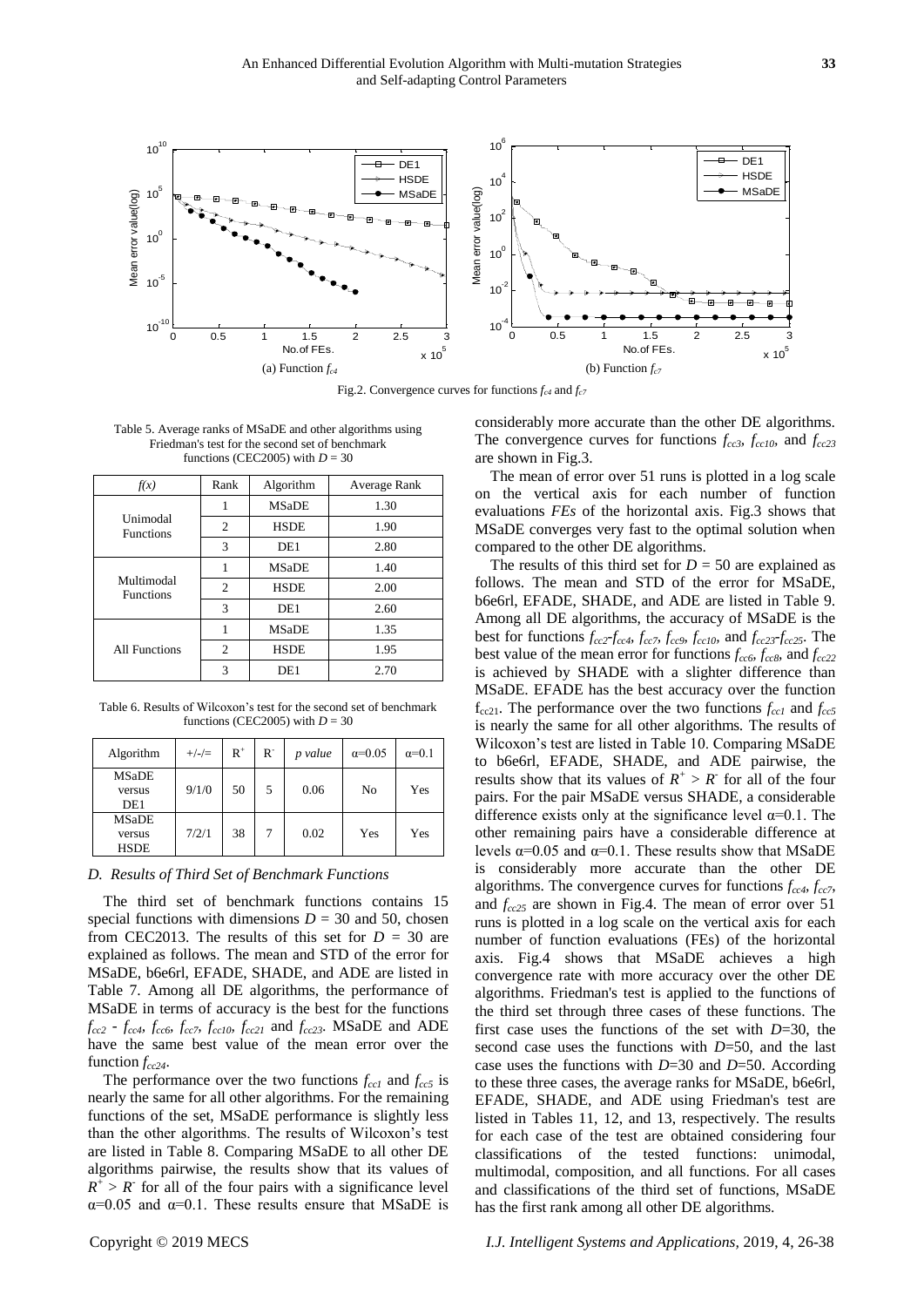|                       |               | b6e6rl         |     | <b>EFADE</b>   |     | <b>SHADE</b>   |                          | <b>ADE</b>     |     | <b>MSaDE</b>   |
|-----------------------|---------------|----------------|-----|----------------|-----|----------------|--------------------------|----------------|-----|----------------|
| f(x)                  |               | Mean           |     | Mean           |     | Mean           |                          | Mean           |     | Mean           |
|                       |               | (STD)          |     | (STD)          |     | (STD)          |                          | (STD)          |     | (STD)          |
|                       |               | $0.00E + 00$   | $=$ | $0.00E + 00$   | $=$ | $0.00E + 00$   |                          | $0.00E + 00$   | $=$ | $0.00E + 00$   |
|                       | $f_{\rm ccl}$ | $(0.00E+00)$   |     | $(0.00E+00)$   |     | $(0.00E + 00)$ | $=$                      | $(0.00E + 00)$ |     | $(0.00E + 00)$ |
|                       |               | $6.99E + 04$   | $+$ | $2.67E + 04$   | $+$ | $9.00E + 03$   | $+$                      | $2.11E + 06$   | $+$ | $7.60E + 03$   |
|                       | $f_{cc2}$     | $(4.41E+04)$   |     | $(1.53E+04)$   |     | $(7.47E+03)$   |                          | $(1.55E+06)$   |     | $(9.31E+03)$   |
| Unimodal<br>functions |               | $4.36E + 03$   | $+$ | $9.10E + 0.5$  | $+$ | $4.02E + 01$   | $+$                      | $1.64E + 03$   | $+$ | 4.09E-05       |
|                       | $f_{cc3}$     | $(1.35E+03)$   |     | $(2.41E+06)$   |     | $(2.13E+02)$   |                          | $(2.83E+03)$   |     | $(1.26E - 04)$ |
|                       |               | 1.80E -02      | $+$ | $3.37E + 00$   | $+$ | 1.92E-04       | $+$                      | $1.69E + 04$   |     | 2.74E-07       |
|                       | $f_{cc4}$     | $(2.88E - 02)$ |     | $(3.78E+00)$   |     | $(3.01E - 04)$ |                          | $(2.84E+03)$   | $+$ | $(5.44E - 07)$ |
|                       |               | $0.00E + 00$   | $=$ | $0.00E + 00$   | $=$ | $0.00E + 00$   | $=$                      | 1.39E-07       | $+$ | $0.00E + 00$   |
|                       | $f_{cc5}$     | $(0.00E + 00)$ |     | $(0.00E + 00)$ |     | $(0.00E + 00)$ |                          | $(1.86E - 07)$ |     | $(0.00E + 00)$ |
|                       |               | $5.24E + 00$   | $+$ | $6.59E + 00$   |     | 5.96E-01       | $+$                      | 8.29E+00       | $+$ | $2.65E - 04$   |
|                       | $f_{cc6}$     | $(9.90E + 00)$ |     | $(4.19E+00)$   | $+$ | $(3.73E+00)$   |                          | $(5.81E+00)$   |     | $(8.35E - 04)$ |
|                       |               | $2.44E + 01$   | $+$ | $5.07E + 00$   | $+$ | $4.60E + 00$   | $+$                      | $1.29E + 00$   | $+$ | $5.61E - 01$   |
|                       | $f_{cc7}$     | $(8.96E+00)$   |     | $(3.62E+00)$   |     | $(5.39E+00)$   |                          | $(1.21E+00)$   |     | $(7.57E - 01)$ |
| Multimodal            |               | $2.09E + 01$   | $=$ | $2.10E + 01$   | $+$ | $2.07E + 01$   | $\overline{\phantom{a}}$ | $2.09E + 01$   | $=$ | $2.09E + 01$   |
| functions             | $f_{cc8}$     | $(4.72E - 02)$ |     | $(4.65E - 02)$ |     | $(1.76E - 01)$ |                          | $(4.81E - 02)$ |     | $(3.58E - 02)$ |
|                       |               | $2.86E + 01$   | $+$ | $1.51E + 01$   | $+$ | $2.75E + 01$   | $+$                      | $6.29E + 00$   |     | $1.15E + 01$   |
|                       | $f_{cc9}$     | $(1.15E+00)$   |     | $(3.63E+00)$   |     | $(1.77E+00)$   |                          | $(3.27E+00)$   | ٠   | $(1.34E+01)$   |
|                       |               | 1.91E-02       | $+$ | 3.48E-02       | $+$ | 7.69E-02       | $+$                      | $2.16E - 02$   | $+$ | 7.90E-03       |
|                       | $f_{cc10}$    | $(1.33E - 02)$ |     | $(2.04E - 02)$ |     | $(3.58E - 02)$ |                          | $(1.35E - 02)$ |     | $(9.30E - 03)$ |
|                       | $f_{cc21}$    | $2.96E+02$     | $+$ | $3.38E + 02$   | $+$ | $3.09E + 02$   | $+$                      | $3.19E + 02$   | $+$ | $2.70E + 02$   |
|                       |               | $(8.55E+01)$   |     | $(8.93E+01)$   |     | $(5.65E+01)$   |                          | $(6.26E+01)$   |     | $(4.83E+01)$   |
|                       | $f_{cc22}$    | $1.23E + 02$   | ٠   | $2.56E+02$     |     | $9.81E + 01$   | $\overline{a}$           | $2.49E + 03$   | $+$ | $1.03E + 03$   |
|                       |               | $(1.63E+01)$   |     | $(1.46E+02)$   |     | $(2.52E+01)$   |                          | $(3.86E+02)$   |     | $(3.27E+02)$   |
| Composition           |               | $5.00E + 03$   |     | $3.84E + 03$   | $+$ | $3.51E + 03$   |                          | $5.80E + 03$   | $+$ | $3.38E + 03$   |
| functions             | $f_{cc23}$    | $(4.06E+02)$   | $+$ | $(1.08E+03)$   |     | $(4.11E+02)$   | $+$                      | $(5.04E+02)$   |     | $(4.07E+02)$   |
|                       |               | $2.51E+02$     | $+$ | $2.13E + 02$   | $+$ | $2.05E + 02$   |                          | $2.02E + 02$   | $=$ | $2.02E + 02$   |
|                       | $f_{cc24}$    | $(1.38E + 01)$ |     | $(7.74E+00)$   |     | $(5.29E+00)$   | $+$                      | $(1.39E+00)$   |     | $(5.48E+00)$   |
|                       |               | $2.75E+02$     | $+$ | $2.61E+02$     | $+$ | $2.59E + 02$   |                          | $2.29E + 02$   |     | $2.44E+02$     |
|                       | $f_{cc25}$    | $(1.76E+01)$   |     | $(6.95E+00)$   |     | $(1.96E+01)$   | $+$                      | $(2.07E+01)$   |     | $(3.74E+00)$   |
|                       | $+/-/=\$      | 11/1/3         |     | 12/1/2         |     | 11/2/2         |                          | 10/2/3         |     |                |

Table 7. Mean and STD of error for the third set of benchmark functions (CEC2013) with *D*=30

Table 8. Results of Wilcoxon's test for the third set of benchmark functions (CEC2013) with  $D = 30$ 

| Algorithm     | $+/-/=\$ | $R^+$ | $R^{-}$ | p value | $\alpha = 0.05$ | $\alpha=0.1$ |
|---------------|----------|-------|---------|---------|-----------------|--------------|
| <b>MSaDE</b>  |          |       |         |         |                 |              |
| versus        | 11/1/3   | 69    | 9       | 0.019   | Yes             | Yes          |
| <b>b6e6rl</b> |          |       |         |         |                 |              |
| <b>MSaDE</b>  |          |       |         |         |                 |              |
| versus        | 12/1/2   | 80    | 11      | 0.016   | Yes             | Yes          |
| <b>EFADE</b>  |          |       |         |         |                 |              |
| <b>MSaDE</b>  |          |       |         |         |                 |              |
| versus        | 11/2/2   | 76    | 15      | 0.033   | Yes             | Yes          |
| <b>SHADE</b>  |          |       |         |         |                 |              |
| <b>MSaDE</b>  |          |       |         |         |                 |              |
| <b>Versus</b> | 10/2/3   | 68    | 10      | 0.023   | Yes             | Yes          |
| <b>ADE</b>    |          |       |         |         |                 |              |





Fig.3. Convergence curves for functions *fcc3, fcc10* and *fcc23* (*D*=30*)*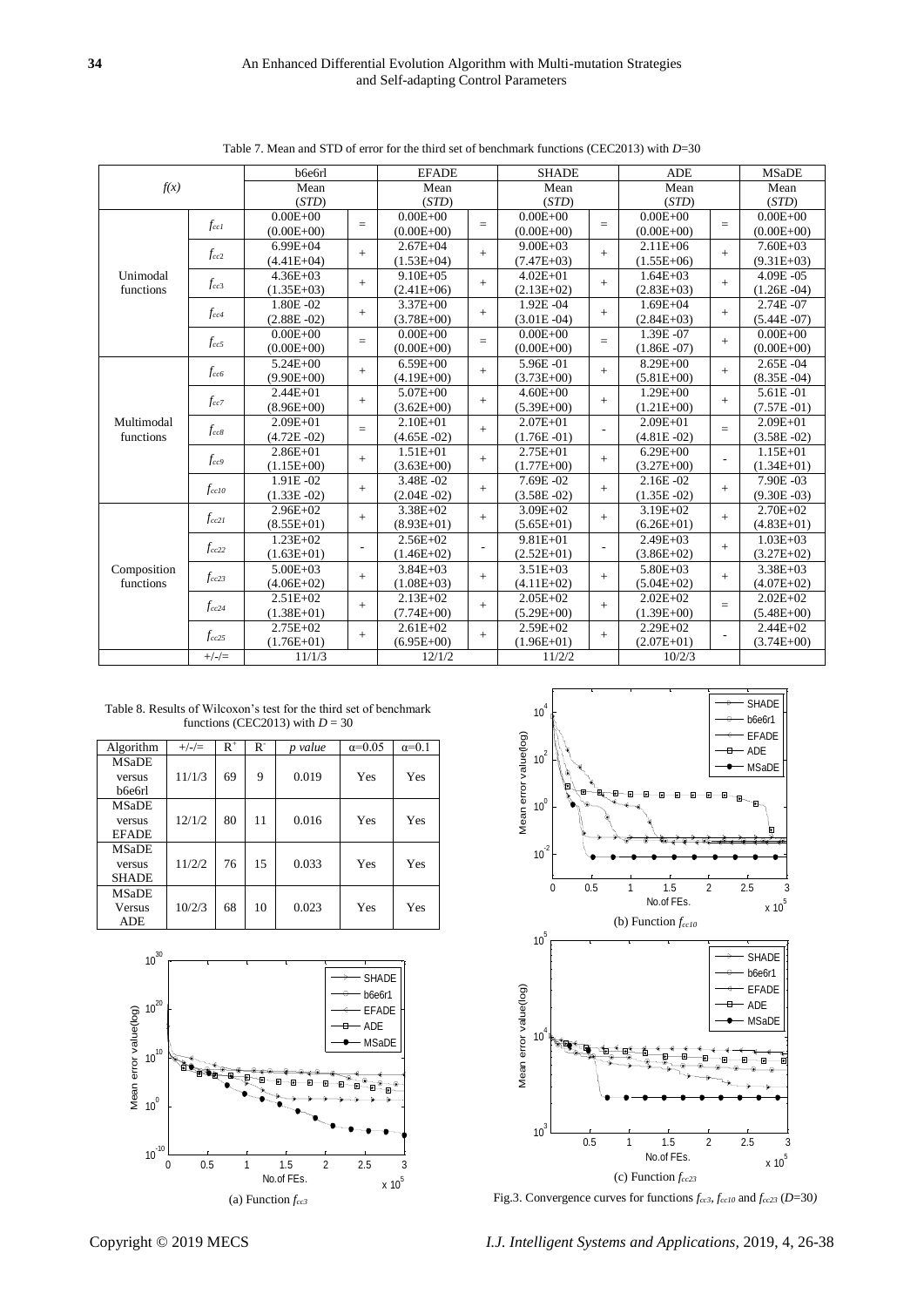|                          |            | b6e6rl                         |        | <b>EFADE</b>                   |     | <b>SHADE</b>                   |     | <b>ADE</b>                     |     | <b>MSaDE</b>                   |
|--------------------------|------------|--------------------------------|--------|--------------------------------|-----|--------------------------------|-----|--------------------------------|-----|--------------------------------|
| f(x)                     |            | Mean<br>(STD)                  |        | Mean<br>(STD)                  |     | Mean<br>(STD)                  |     | Mean<br>(STD)                  |     | Mean<br>(STD)                  |
|                          | $f_{ccl}$  | $0.00E + 00$<br>$(0.00E + 00)$ | $=$    | $0.00E + 00$<br>$(0.00E + 00)$ | $=$ | $0.00E + 00$<br>$(0.00E + 00)$ | $=$ | $0.00E + 00$<br>$(0.00E + 00)$ | $=$ | $0.00E + 00$<br>$(0.00E + 00)$ |
| Unimodal<br>functions    | $f_{cc2}$  | $3.23E + 05$<br>$(1.56E+05)$   | $+$    | $1.72E + 05$<br>$(5.48E+04)$   | $+$ | $2.65E + 04$<br>$(1.13E+04)$   | $+$ | $2.04E + 0.5$<br>$(7.67E+04)$  | $+$ | $1.95E + 04$<br>$(7.96E+04)$   |
|                          | $f_{cc3}$  | $8.61E + 06$<br>$(2.33E+07)$   | $+$    | $5.70E + 06$<br>$(6.70E + 06)$ | $+$ | 8.79E+05<br>$(1.96E+06)$       | $+$ | $7.47E + 06$<br>$(7.59E+06)$   | $+$ | $5.15E + 05$<br>$(6.68E+05)$   |
|                          | $f_{cc4}$  | 2.32E-01<br>$(3.12E-01)$       | $+$    | $6.16E + 00$<br>$(5.24E+00)$   | $+$ | $1.61E - 03$<br>$(1.41E - 03)$ | $+$ | $2.20E + 02$<br>$(9.58E+01)$   | $+$ | 4.59E-04<br>$(3.63E - 04)$     |
|                          | $f_{cc5}$  | $0.00E + 00$<br>$(0.00E + 00)$ | $=$    | $0.00E + 00$<br>$(0.00E + 00)$ | $=$ | $0.00E + 00$<br>$(0.00E + 00)$ | $=$ | 1.39E-03<br>$(1.86E - 03)$     | $+$ | $0.00E + 00$<br>$(0.00E + 00)$ |
|                          | $f_{cc6}$  | $4.34E + 01$<br>$(1.43E-14)$   | $=$    | $4.34E + 01$<br>$(7.83E-10)$   | $=$ | $4.28E + 01$<br>$(5.52E+00)$   |     | $7.35E + 01$<br>$(2.80E+01)$   | $+$ | $4.34E + 01$<br>$(4.75E - 13)$ |
|                          | $f_{cc7}$  | $8.26E + 01$<br>$(1.55E+01)$   | $+$    | $1.80E + 01$<br>$(7.26E+00)$   | $+$ | $2.33E + 01$<br>$(9.32E + 00)$ | $+$ | $2.07E + 01$<br>$(9.15E+00)$   | $+$ | $1.33E + 01$<br>$(8.52E+00)$   |
| Multimodal<br>functions  | $f_{cc8}$  | $2.11E + 01$<br>$(4.65E-02)$   | $=$    | $2.11E + 01$<br>$(3.68E-02)$   | $=$ | $2.09E + 01$<br>$(1.68E - 01)$ |     | $2.11E + 01$<br>$(3.53E - 02)$ | $=$ | $2.11E + 01$<br>$(4.52E - 02)$ |
|                          | $f_{cc9}$  | $5.67E + 01$<br>$(2.57E+00)$   | $+$    | 3.28E+01<br>$(4.67E+00)$       | $+$ | $5.54E + 01$<br>$(1.98E + 00)$ | $+$ | $2.60E + 01$<br>$(3.04E+00)$   | $+$ | $1.58E + 01$<br>$(1.88E+00)$   |
|                          | $f_{cc10}$ | 3.54E-02<br>$(1.85E-02)$       | $+$    | 6.98E-02<br>$(3.74E-02)$       | $+$ | 7.36E-02<br>$(3.67E-02)$       | $+$ | 5.98E-01<br>$(3.42E - 01)$     | $+$ | 3.23E-02<br>$(2.25E - 02)$     |
|                          | $f_{cc21}$ | $4.60E + 02$<br>$(4.10E+02)$   | $\sim$ | $3.53E + 02$<br>$(3.19E+02)$   |     | $8.45E+02$<br>$(3.63E+02)$     | $+$ | $9.65E + 02$<br>$(1.43E+02)$   | $+$ | $6.19E + 02$<br>$(4.82E+02)$   |
|                          | $f_{cc22}$ | $3.60E + 01$<br>$(2.44E+01)$   | $+$    | 8.84E+02<br>$(5.22E+02)$       | $+$ | $1.33E + 01$<br>$(7.12E+00)$   |     | $7.72E + 03$<br>$(8.46E+02)$   | $+$ | $2.37E + 01$<br>$(5.80E+02)$   |
| Composition<br>functions | $f_{cc23}$ | $9.77E + 03$<br>$(5.33E+02)$   | $+$    | $7.35E + 03$<br>$(1.53E+03)$   | $+$ | $7.63E + 03$<br>$(6.58E+02)$   | $+$ | $1.17E + 04$<br>$(1.47E+03)$   | $+$ | $6.60E + 03$<br>$(7.29E+02)$   |
|                          | $f_{cc24}$ | $3.33E + 02$<br>$(1.54E+01)$   | $+$    | $2.45E+02$<br>$(1.10E+01)$     | $+$ | $2.34E + 02$<br>$(1.01E+01)$   | $+$ | $2.78E + 02$<br>$(1.82E+01)$   | $+$ | $2.33E+02$<br>$(1.16E+01)$     |
|                          | $f_{cc25}$ | $3.64E + 02$<br>$(2.08E+01)$   | $+$    | $3.27E + 02$<br>$(1.15E+01)$   | $+$ | $3.40E + 02$<br>$(3.08E+01)$   | $+$ | $3.53E + 02$<br>$(1.71E+01)$   | $+$ | $2.91E + 02$<br>$(4.43E+00)$   |
|                          | $+/-/=\$   | 10/1/4                         |        | 10/1/4                         |     | 10/3/2                         |     | 13/0/2                         |     |                                |

Table 9. Mean and STD of error for the third set of benchmark functions (CEC2013) with *D*=50

| Table 10. Results of Wilcoxon's test for the third set of benchmark |  |
|---------------------------------------------------------------------|--|
| functions (CEC2013) with $D = 50$                                   |  |

| Algorithm                                     | $+/-/=\$ | $R^+$ | $R^-$    | p value | $\alpha = 0.05$ | $\alpha=0.1$ |
|-----------------------------------------------|----------|-------|----------|---------|-----------------|--------------|
| <b>MSaDE</b><br>versus<br>b6e6rl              | 10/1/4   | 58    | 8        | 0.012   | Yes             | Yes          |
| <b>MSaDE</b><br><b>Versus</b><br><b>EFADE</b> | 10/1/4   | 59    | 7        | 0.012   | Yes             | Yes          |
| <b>MSaDE</b><br><b>Versus</b><br><b>SHADE</b> | 10/3/2   | 77    | 14       | 0.092   | N <sub>0</sub>  | Yes          |
| MSaDE<br>versus<br><b>ADE</b>                 | 13/0/2   | 91    | $\Omega$ | 0.000   | Yes             | Yes          |

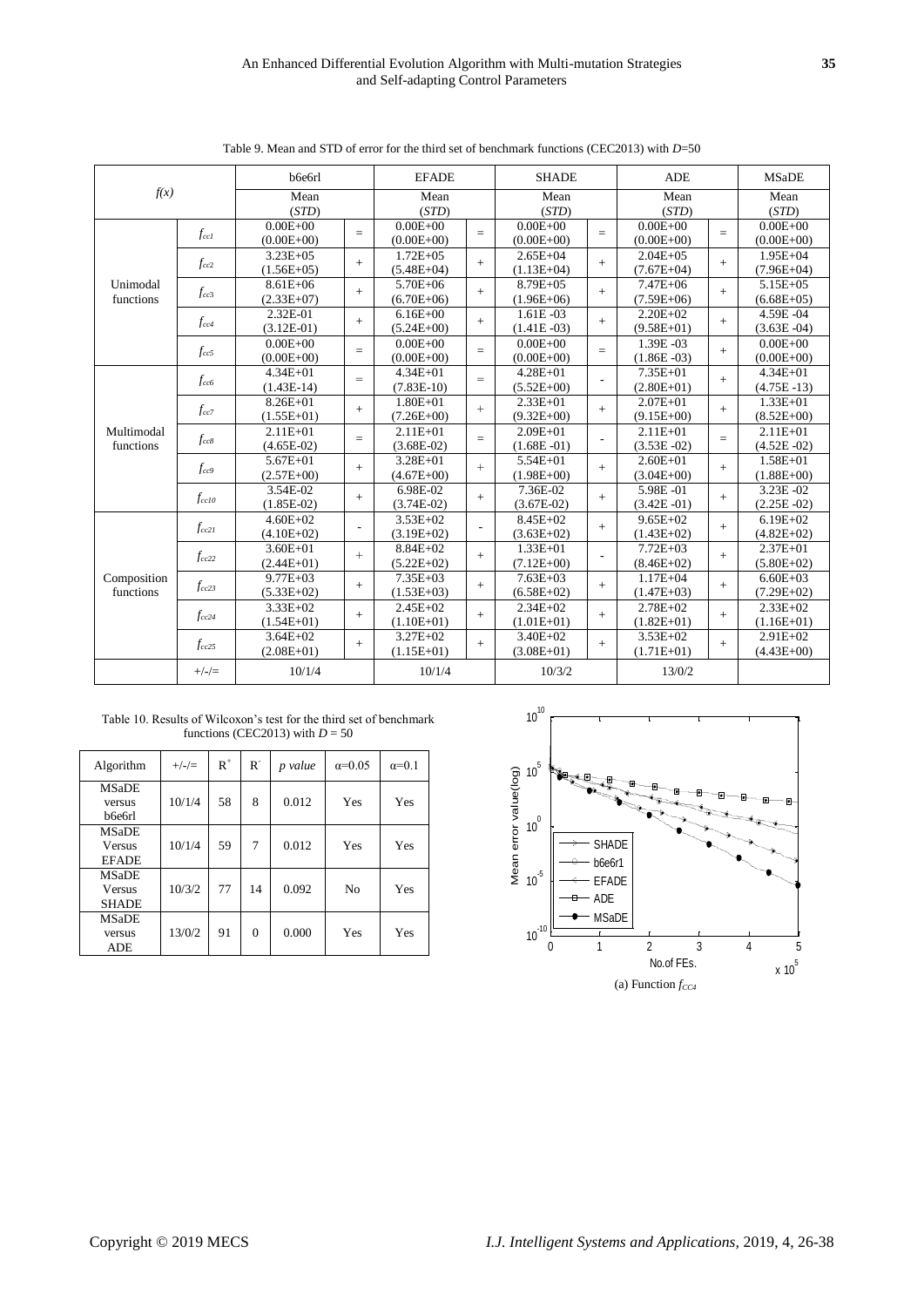

(c) Function *fCC25*

Fig.4. Convergence curves for functions *fCC4, fCC7* and *fCC25* (*D*=50*)*

Table 11. Average ranks of MSaDE and other algorithms using Friedman's test for the third Set of benchmark functions (CEC2013) with  $D = 30$ 

| f(x)                            | Rank           | Algorithm    | Average Rank |
|---------------------------------|----------------|--------------|--------------|
|                                 | 1              | <b>MSaDE</b> | 1.7          |
|                                 | $\overline{c}$ | <b>SHADE</b> | 2.3          |
| Unimodal<br><b>Functions</b>    | 3              | b6e6rl       | 3.3          |
|                                 | $\overline{4}$ | <b>EFADE</b> | 3.5          |
|                                 | 5              | <b>ADE</b>   | 4.2          |
|                                 | 1              | <b>MSaDE</b> | 1.6          |
|                                 | $\overline{c}$ | <b>ADE</b>   | 2.8          |
| Multimodal<br><b>Functions</b>  | 3              | <b>SHADE</b> | 3.0          |
|                                 | $\overline{4}$ | b6e6rl       | 3.6          |
|                                 | 5              | <b>EFADE</b> | 4.0          |
|                                 | $\mathbf{1}$   | <b>MSaDE</b> | 1.9          |
|                                 | $\overline{c}$ | <b>SHADE</b> | 2.4          |
| Composition<br><b>Functions</b> | 3              | <b>ADE</b>   | 3.3          |
|                                 | $\overline{4}$ | b6e6rl       | 3.6          |
|                                 | 5              | <b>EFADE</b> | 3.8          |
|                                 | $\mathbf{1}$   | <b>MSaDE</b> | 1.73         |
|                                 | $\overline{c}$ | <b>SHADE</b> | 2.57         |
| <b>All Functions</b>            | 3              | <b>ADE</b>   | 3.43         |
|                                 | 4              | b6e6rl       | 3.50         |
|                                 | 5              | <b>EFADE</b> | 3.77         |

Table 12. Average ranks of MSaDE and other algorithms using Friedman's test for the third set of benchmark functions (CEC2013) with  $D = 50$ 

| f(x)                            | Rank           | Algorithm    | Average Rank |
|---------------------------------|----------------|--------------|--------------|
| Unimodal<br><b>Functions</b>    | 1              | <b>MSaDE</b> | 1.7          |
|                                 | $\overline{2}$ | <b>SHADE</b> | 2.3          |
|                                 | 3              | <b>EFADE</b> | 3.1          |
|                                 | $\overline{4}$ | b6e6rl       | 3.7          |
|                                 | 5              | <b>ADE</b>   | 4.2          |
| Multimodal<br><b>Functions</b>  | 1              | <b>MSaDE</b> | 1.9          |
|                                 | $\overline{2}$ | <b>SHADE</b> | 2.8          |
|                                 | 3              | <b>EFADE</b> | 2.9          |
|                                 | $\overline{4}$ | <b>ADE</b>   | 3.7          |
|                                 | $\overline{4}$ | b6e6rl       | 3.7          |
| Composition<br><b>Functions</b> | 1              | <b>MSaDE</b> | 1.6          |
|                                 | $\overline{2}$ | <b>EFADE</b> | 2.4          |
|                                 | 3              | <b>SHADE</b> | 2.6          |
|                                 | $\overline{4}$ | b6e6rl       | 3.8          |
|                                 | 5              | <b>ADE</b>   | 4.6          |
| All Functions                   | 1              | <b>MSaDE</b> | 1.73         |
|                                 | $\overline{2}$ | <b>SHADE</b> | 2.57         |
|                                 | 3              | <b>EFADE</b> | 2.80         |
|                                 | $\overline{4}$ | b6e6rl       | 3.73         |
|                                 | 5              | <b>ADE</b>   | 4.17         |

Table 13. Average ranks of MSaDE and other algorithms using Friedman's test for the third set of benchmark functions (CEC2013) with  $D = 30$  and 50

| f(x)                            | Rank                     | Algorithm    | $D = 30$ | $D = 50$ | Average<br>Rank |
|---------------------------------|--------------------------|--------------|----------|----------|-----------------|
| Unimodal<br><b>Functions</b>    | 1                        | <b>MSaDE</b> | 1.7      | 1.7      | 1.7             |
|                                 | $\overline{c}$           | <b>SHADE</b> | 2.3      | 2.3      | 2.3             |
|                                 | 3                        | <b>EFADE</b> | 3.5      | 3.1      | 3.3             |
|                                 | $\overline{4}$           | b6e6rl       | 3.3      | 3.7      | 3.5             |
|                                 | 5                        | <b>ADE</b>   | 4.2      | 4.2      | 4.2             |
| Multimodal<br><b>Functions</b>  | 1                        | <b>MSaDE</b> | 1.6      | 1.9      | 1.65            |
|                                 | $\overline{c}$           | <b>SHADE</b> | 3.0      | 2.8      | 2.9             |
|                                 | 3                        | <b>ADE</b>   | 2.8      | 3.7      | 3.25            |
|                                 | $\overline{\mathcal{L}}$ | <b>EFADE</b> | 4.0      | 2.9      | 3.45            |
|                                 | 5                        | b6e6rl       | 3.6      | 3.7      | 3.65            |
| Composition<br><b>Functions</b> | 1                        | <b>MSaDE</b> | 1.9      | 1.6      | 1.75            |
|                                 | $\overline{c}$           | <b>SHADE</b> | 2.4      | 2.6      | 2.5             |
|                                 | 3                        | <b>EFADE</b> | 3.8      | 2.4      | 3.1             |
|                                 | $\overline{\mathcal{L}}$ | b6e6rl       | 3.6      | 3.8      | 3.7             |
|                                 | 5                        | <b>ADE</b>   | 3.3      | 4.6      | 3.95            |
| A11<br><b>Functions</b>         | 1                        | <b>MSaDE</b> | 1.73     | 1.73     | 1.73            |
|                                 | 2                        | <b>SHADE</b> | 2.57     | 2.57     | 2.57            |
|                                 | 3                        | <b>EFADE</b> | 3.77     | 2.80     | 3.28            |
|                                 | $\overline{4}$           | b6e6rl       | 3.50     | 3.73     | 3.61            |
|                                 | 5                        | ADE          | 3.43     | 4.17     | 3.80            |

# V. CONCLUSIONS

In this paper, an enhanced DE algorithm with multimutation strategies and self-adapting control parameters is developed. The enhancement aims to improve the exploration and exploitation abilities of the DE algorithm and achieve an automatic better balance between them. Three forms of mutation strategies with their associated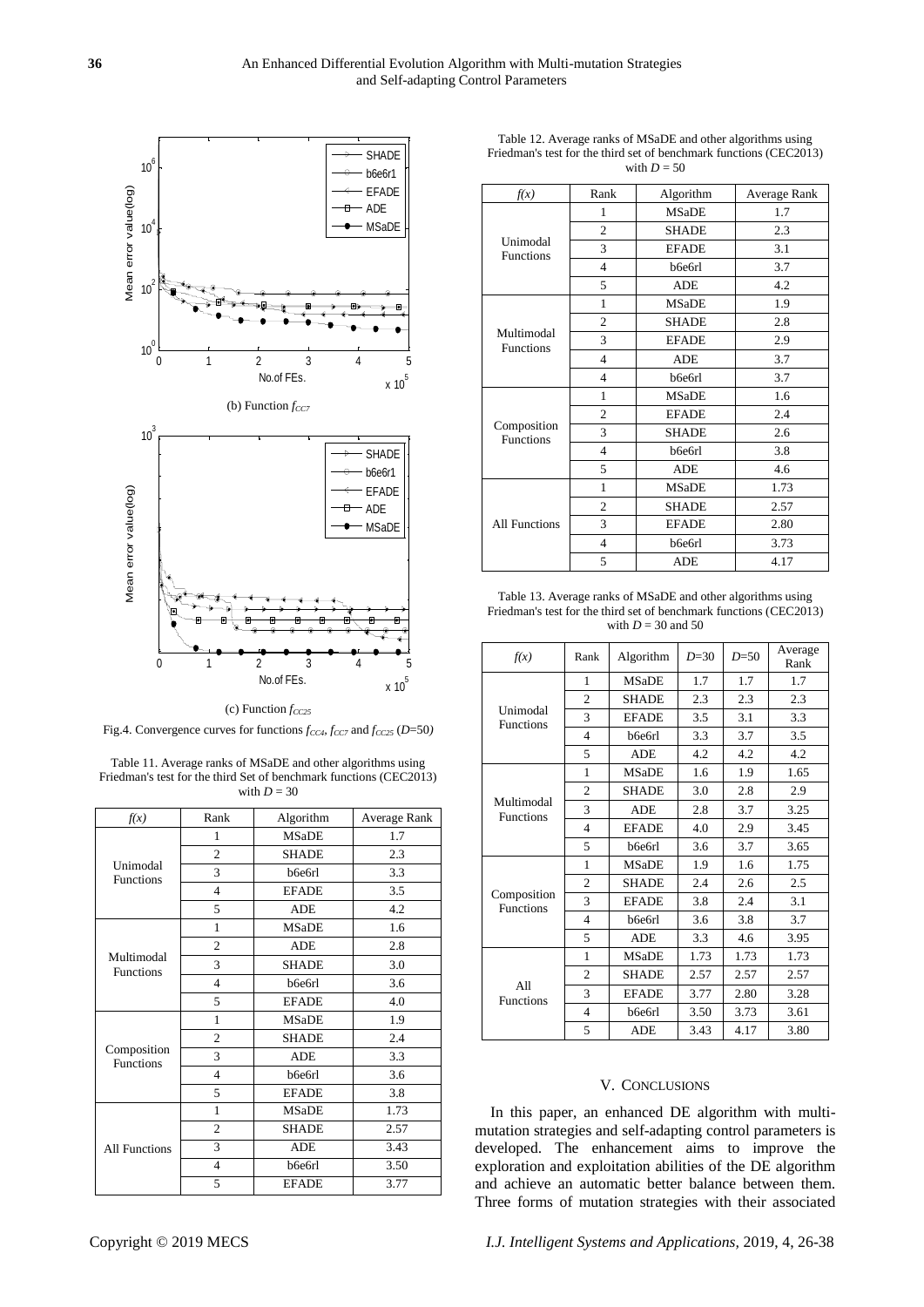self-adapting control parameters are proposed in the mutation process. The first one increases the exploration rate of the global search. The second one increases the exploitation rate of the local search. The third one takes the average of the other two mutations to balance the rates of exploration and exploitation. For every target vector of the population at a current generation *G*, one of the three mutations is selected to generate the corresponding trial vector. This selection is basically based on the values of the current, best, and worst individuals at the current generation *G*. The values of the control parameters, the scaling factor *F* and the crossover rate *CR* are randomly tuned from three predefined ranges. These ranges are related to the proposed three mutation strategies. The proposed algorithm is tested on a total of 38 benchmark functions: 13 traditional functions, 10 special functions chosen from CEC2005, and 15 special functions chosen from CEC2013. Comparison is made in terms of the mean and standard deviation of the error with the standard "DE/rand/1/bin" as well as other five state-of-the-art DE algorithms. Moreover, Wilcoxon and Friedman tests are used as nonparametric statistical tests. According to the results of Friedman's test, the proposed algorithm has the first rank among all other DE algorithms. Also the results of Wilcoxon's test show that our algorithm is considerably more accurate than the other algorithms with an acceptable significance level.

#### **REFERENCES**

- [1] R. Storn, and K. V. Price, "Differential evolution a simple and efficient adaptive scheme for global optimization over continuous spaces," *ICSI, TR-95-012*, 1995.
- [2] S. Das, S. S. Mullicka, and P.N. Suganthan, "Recent advances in differential evolution an updated survey," *Swarm and Evolutionary Computation*, vol. 27, pp. 1-30, 2016.
- [3] A. K. Qin, and P. N. Suganthan, "Self adaptive differential evolution algorithm for numerical optimization," The 2005 IEEE Congress on Evolutionary Computation, vol. 2, pp. 1785-1791, 2005.
- [4] R. Mallipeddia, P. N. Suganthana, Q. K. Panb, and M. F. Tasgetiren, "Differential evolution algorithm with ensemble of parameters and mutation strategies," *Applied Soft Computing*, vol. 11, no. 2, pp. 1679–1696, 2011.
- [5] Amara Prakasa Rao, N. V. Sarma, "Performance analysis of differential evolution algorithm based beamforming for smart antenna systems," *International Journal of Wireless and Microwave Technologies (IJWMT),* vol. 4, no. 1, pp. 1-9, 2014.
- [6] Sahil Saharan, J. S. Lather, R. Radhakrishnan, "Optimization of different queries using optimization algorithm (DE)," *International Journal of Computer Network and Information Security(IJCNIS)*, vol. 10, no. 3, pp. 52-59, 2018.
- [7] O. Tolga Altinoz, A. Egemen Yilmaz, "Optimal PID design for control of active car suspension system," *International Journal of Information Technology and Computer Science(IJITCS),* vol. 10, no. 1, pp. 16-23, 2018.
- [8] Meera Ramadas, Ajith Abraham, and Sushil Kumar, "Fsde-forced strategy differential evolution used for data clustering," *Journal of King Saud University –Computer and Information Sciences*, vol. 31, pp. 52–61, 2019.
- [10] J. Zhang, and A. C. Sanderson, "JADE: Adaptive Differential Evolution with Optional External Archive," *IEEE Transactions on Evolution Computation*, vol. 13, no. 5, pp. 945 - 958, 2009.
- [11] W. Yi, L. Gao, X Li, and Y. Zhou, "A New differential evolution algorithm with a hybrid mutation operator and self-adapting control parameters for global optimization problems," *Applied Intelligence*, vol. 42, no. 4, pp. 642– 660, 2015.
- [12] Mengnan Tian, Xingbao Gao, Cai Dai, "Differential evolution with improved individual-based parameter setting and selection strategy, "*Applied Soft Computing Journal*, vol. 56, pp. 286-297, 2017.
- [13] Y. Zhou, W. Yi, L. Gao, and X. Li, "Adaptive differential evolution with sorting crossover rate for continuous optimization problems," *IEEE Transactions on Cybernetics*, vol. 47, no. 9, pp. 2742 - 2753, 2017.
- [14] J. Liang, W. Xu, C. Yue, K. Yu, H. Song, O. Crisalle, and B. Qu, "Multimodal multiobjective optimization with differential evolution," *Swarm and Evolutionary Computation,* vol. 44, pp. 1028-1059, 2019.
- [15] D. J. Poole, and C. B. Allen, "Constrained niching using differential evolution," *Swarm and Evolutionary Computation*, vol. 44, pp. 74–100, 2019.
- [16] R. Tanabe, and A. Fukunaga, "Evaluating the performance of shade on cec 2013 benchmark problems," in *2013 IEEE Congress on Evolutionary Computation*, pp. 1952 – 1959, 2013.
- [17] J. Tvrd k, and R. Polakova, "Competitive differential evolution applied to cec 2013 problems," in *Proceedings of The IEEE Congress on Evolutionary Computation, México,* pp. 1651–1657, 2013.
- [18] L. d. Coelho, H. V. Ayala, and R. Z. Freire, "Population's variance based adaptive differential evolution for real parameter optimization," in *Proceedings of the IEEE Congress on Evolutionary Computation, México*, pp. 20- 23, 2013.
- [19] S. M. Islam, S. Das, S. Ghosh, S. Roy, and P. N. Suganthan, "An Adaptive differential evolution algorithm with novel mutation and crossover strategies for global numerical optimization," *IEEE Transactions on Systems, Man, and Cybernetics—Part B: Cybernetics*, vol. 42, no. 2, pp. 482 - 500,2012.
- [20] M. Yang, C. Li, Z. Cai, and J. Guan, "Differential evolution with auto-enhanced population diversity," *IEEE Transactions on Cybernetics,* vol. 45, no. 2, pp. 302 - 315, 2015.
- [21] X. Zhou, and G. Zhang, "Abstract convex underestimation assisted multistage differential evolution," *IEEE Transactions on Cybernetics*, vol. 47, no. 9, pp. 2730 - 2741, 2017.
- [22] A. W. Mohamed, and P. N. Suganthan, "Real-parameter unconstrained optimization based on enhanced fitnessadaptive differential evolution algorithm with novel mutation," *Soft Computing*, vol. 22, no. 10, pp. 3215 - 3235, 2018.
- [23] K .V.Price, "An Introduction to differential evolution," in *New Ideas in Optimization*, D. Corne, M. Dorigo, and F. Glover, Eds., London, U.K.: McGraw-Hill Publishing Company, 1999, ISBN: 0-07-709506-5, pp. 79-108.
- [24] Meera Ramadas, and Ajith Abraham, "Metaheuristics for data clustering and image segmentation," *Intelligent Systems Reference Library, springer, Switzerland*, ISBN: 9783030040963, vol. 152, 2019.